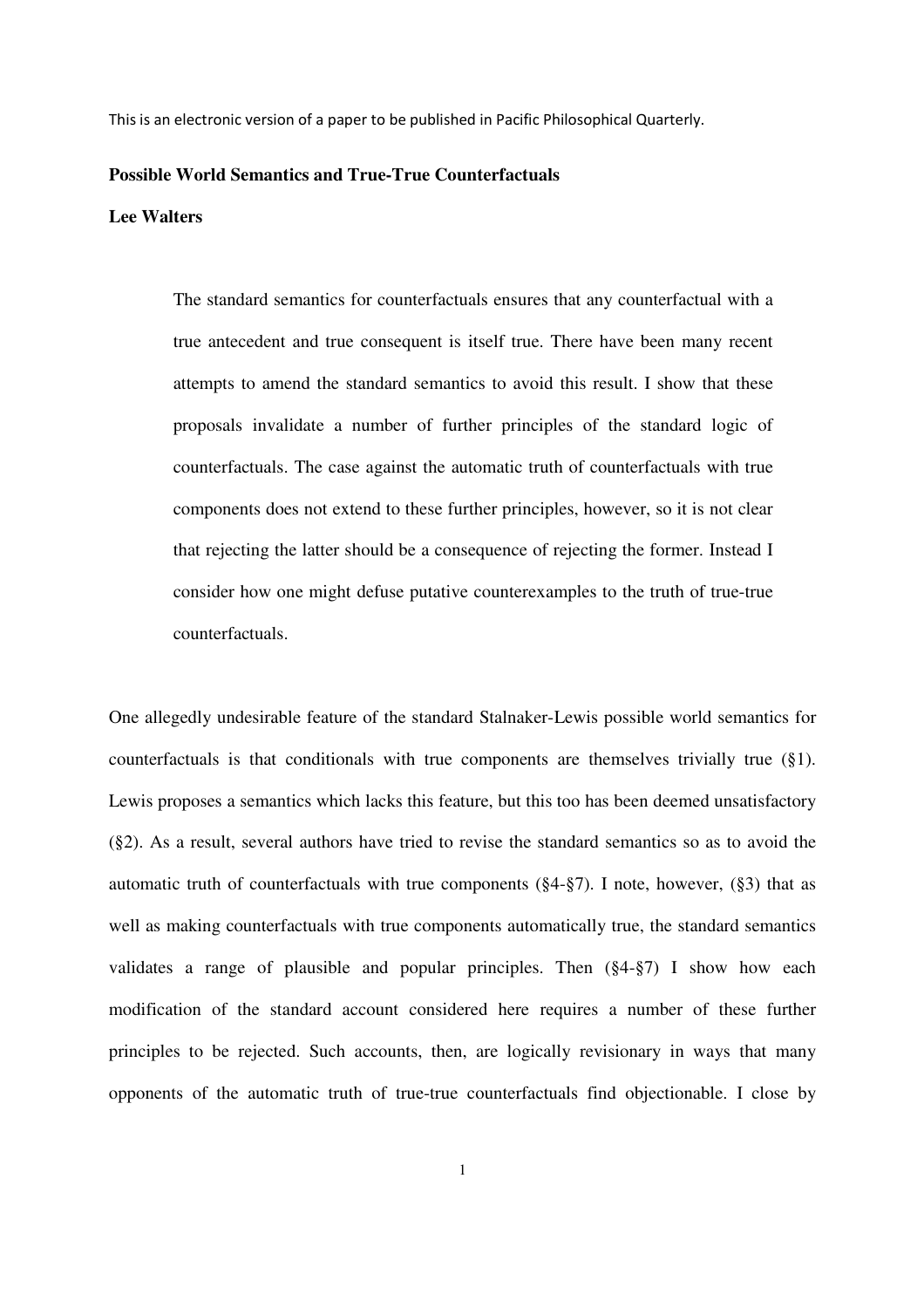highlighting the lessons to be learnt from the discussion of these semantic proposals (§8), and by suggesting what the defender of the trivial truth of true-true counterfactuals can say in response to putative counterexamples (§9).

## **1. The Putative Problem**

On the standard semantics for counterfactuals (Stalnaker 1987; Lewis 1986), a counterfactual conditional, A  $\rightarrow$  C, is true at w iff (i) there is an (A  $\land$  C)-world closer to w than every (A  $\land$ ~C)-world, where closeness is a matter of similarity, or else (ii) there are no A-worlds. This semantics validates

Conjunction Conditionalization:  $(A \land C) \supset (A \rightarrow C)$ 

because Stalnaker and Lewis also embrace the following constraint

Strong Centring: Any world is more similar to itself than any other world is to it.

Many authors, though, reject Conjunction Conditionalization on the basis of putative counterexamples, such as McDermott's (2007): a coin is to be tossed twice; before it is tossed I bet that it will come up heads both times; it does and I win. Now consider

(1) If at least one head had come up, I would have won.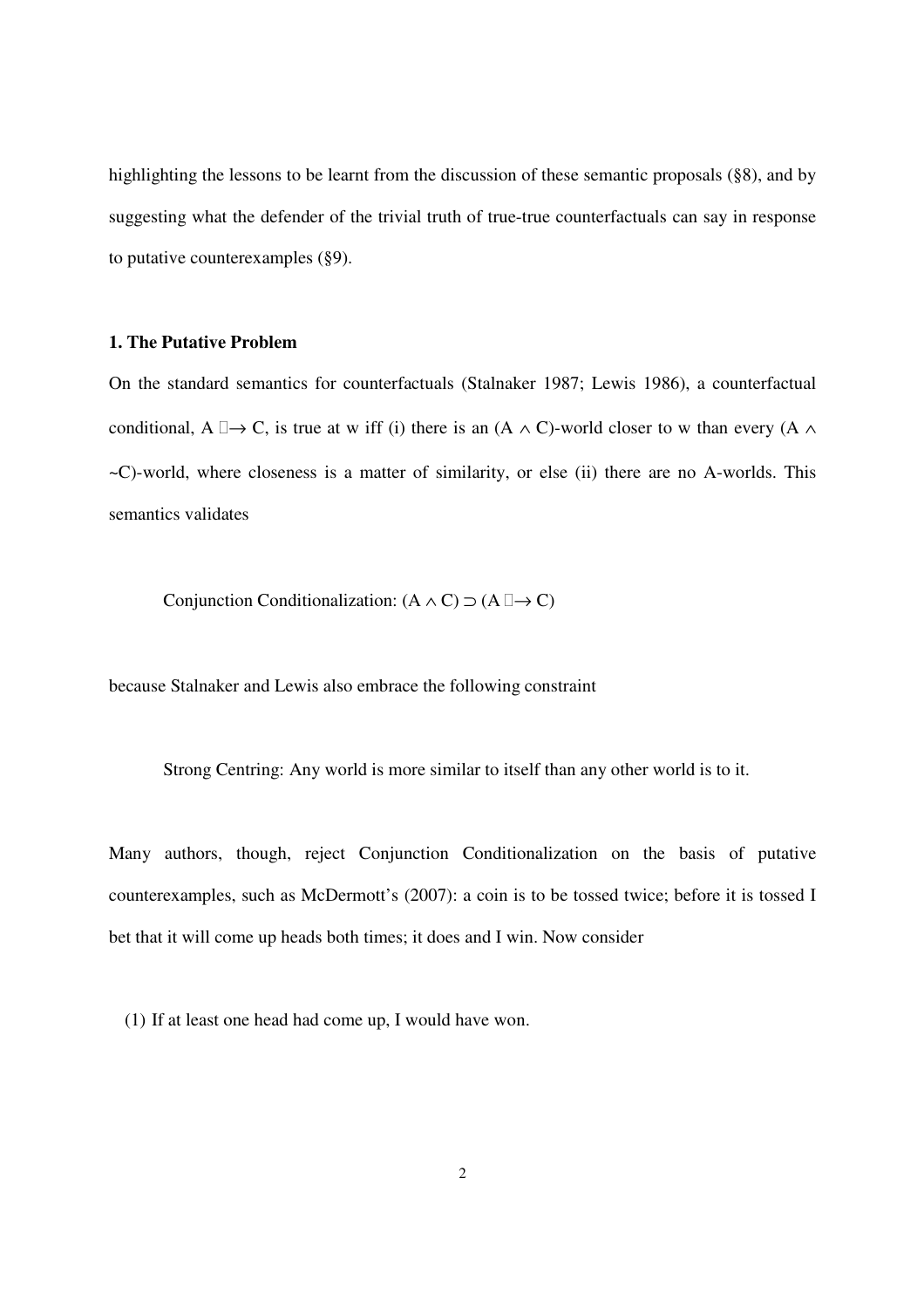(1) is true on the standard account since it follows from Conjunction Conditionalization – at least one head did come up and I did win. McDermott claims, however, that intuitively (1) is false and so Conjunction Conditionalization is invalid. McDermott concludes that the standard semantics – in particular the combination of (i) and Strong Centring – is to be rejected.

## **2. Weak Centring**

The alleged invalidity of Conjunction Conditionalization has led to the development of rival possible world semantics which lack this consequence. In order to avoid Conjunction Conditionalization, Lewis (1986: 22) himself considers amending the standard semantics by replacing Strong Centring with

Weak Centring: Any world is amongst the most similar worlds to itself,

whilst maintaining (i) and (ii). Bennett (1974: 387) claims that this manoeuvre is ineffective since no world can be as similar to w as w itself is. Cogburn and Roland (2013: 252), McGlynn (2012: 277), and Penczek (1997: 80-81) agree. Given that these authors all wish to maintain Modus Ponens which, given (i), is secured by Weak Centring, these authors conclude that the core of the standard semantics, (i), is to be rejected. In the light of this result, they then provide their own possible world semantics which invalidate Conjunction Conditionalization.

Bennett's thought above, however, is incorrect. Although Strong Centring might be nonnegotiable given some intuitive, but not purely qualitative, notion of similarity, Lewis (1979) and Stalnaker (1987) admit, in response to objections from Bennett (1974) and Fine (1975), that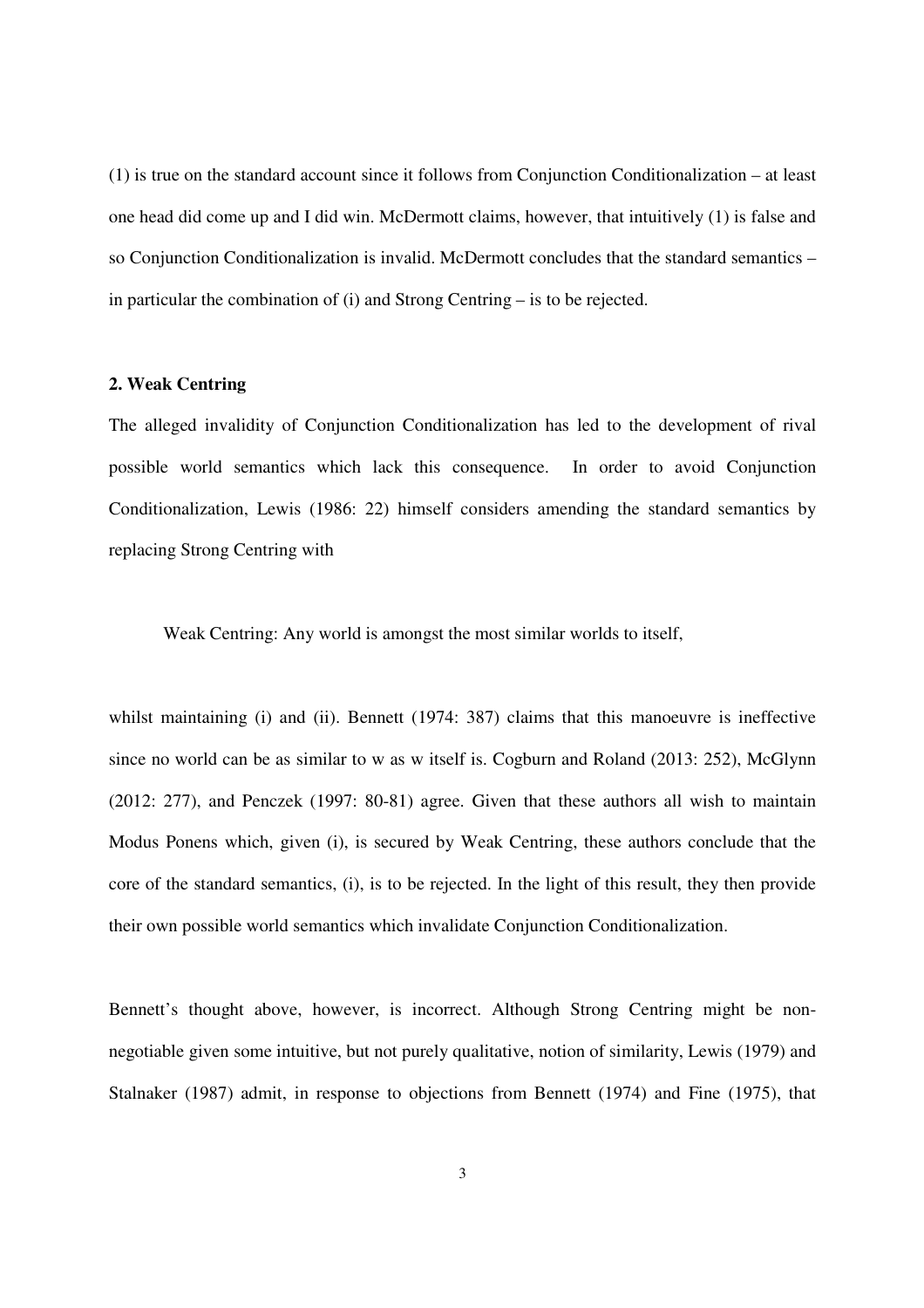similarity here is a technical notion and not what we might think of as intuitive overall similarity.<sup>i</sup> As Stalnaker puts it, Bennett's and Fine's objections "show decisively that the intuitive notion of overall similarity between possible worlds ... is not the [notion] that is relevant to the interpretation of counterfactual conditionals" (1987: 127). Moreover, such "[a]n account of the respects of similarity that are relevant to selection [of possible worlds] might say that some respects of similarity count for nothing at all, and so should be ignored" (Stalnaker 1987: 128). Such a measure

may nevertheless be a relation of overall similarity – not because it is likely to guide our explicit judgments of similarity, but rather because it is a resultant, under some system of weights or priorities, of a multitude of relations of similarity in particular respects (Lewis 1979: 43).

As a result, it is not clear that a world is *more* similar to itself than any other world is. So, given that Cogburn and Roland, McGlynn, and Penczek all motivate their proposals to invalidate Conjunction Conditionalization on the basis of Bennett's inaccurate complaint, their accounts are under supported. <sup>ii</sup> That is, for all Bennett has said, Conjunction Conditionalization can be avoided by adopting Lewis's suggestion of maintaining (i) but retreating from Strong Centring to Weak Centring.<sup>iii</sup>

McDermott (2007: 334), noting the failure of Bennett's objection, argues that nevertheless the combination of (i) and Weak Centring is not an option for those who reject (1). McDermott's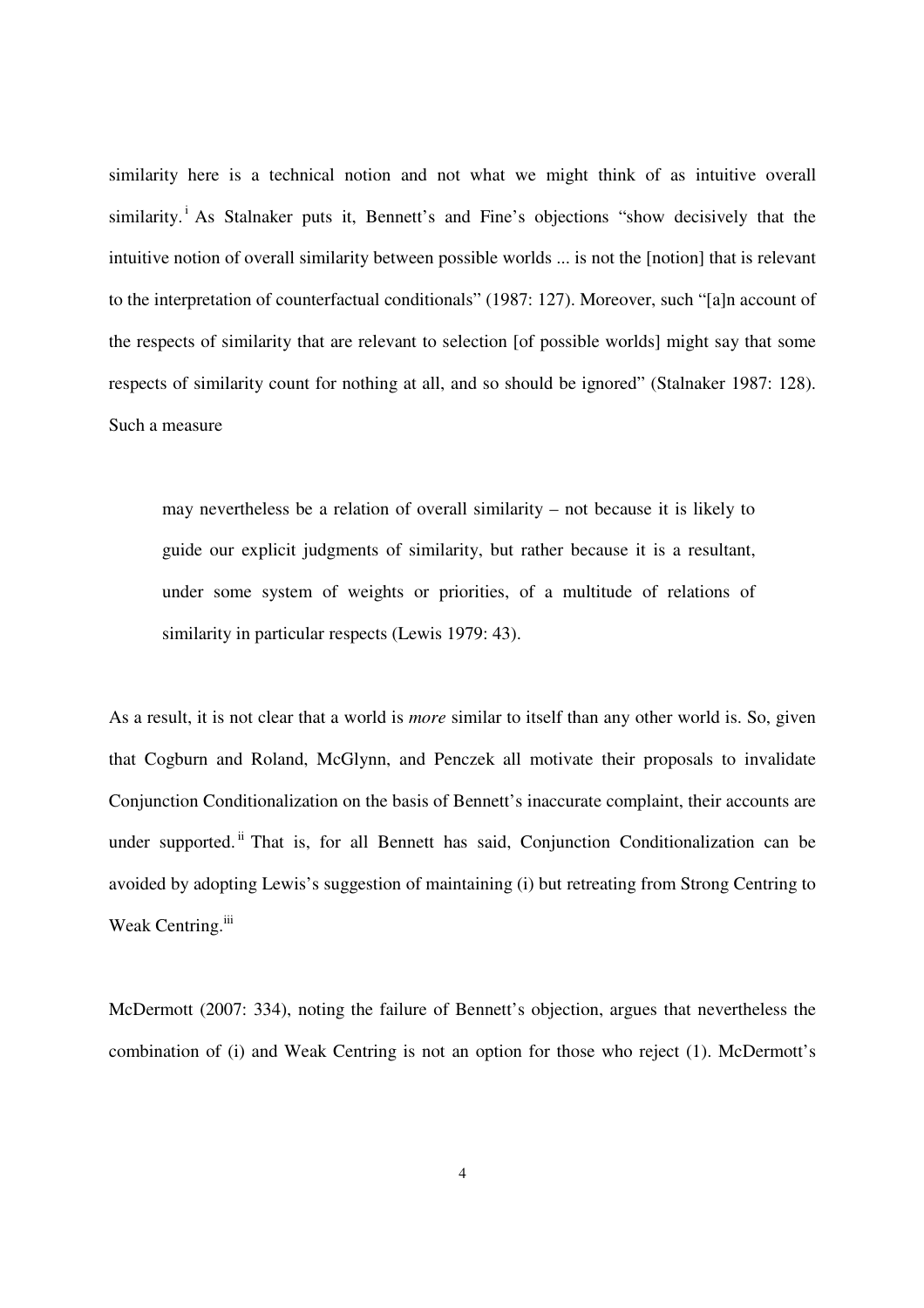case against this package can be put as follows. In McDermott's scenario described above, as well as rejecting (1), McDermott also endorses

(2) If I had bet on two heads, two heads would have come up,

### just as we endorse

(3) If I had not bet on two heads, two heads would have come up.

(3) is an 'irrelevant semifactual': it is a semifactual (a counterfactual with a true consequent and false antecedent) where the obtaining of the antecedent is irrelevant to the obtaining of the consequent. And it is a commitment of our thinking about counterfactuals that such irrelevant semifactuals are true. The reason for this is that when considering counterfactuals we hold fixed the effects of causal chains that are independent of the obtaining of the antecedent. So given that two heads came up and that the result of the coin toss is independent of my betting behaviour, (3) is true. Similar reasoning supports (2).

Some, like Phillips (2007), would reject this line of thinking since they reject that irrelevant semifactuals are true in indeterministic contexts. Nevertheless, this line of thinking is widely accepted by advocates and critics of Conjunction Conditionalization alike (Bennett 2003: §9, Edgington 2004, Kvart 1986, McDermott 2007, Noordhof 2004, Pollock 1976: 26, Schaffer 2004, and Walters 2009). Moreover, Lewis (1979: 48 – see his discussion of Morgenbesser's coin) accepts the truth of irrelevant semifactuals, as do Cogburn and Roland (2013), McGlynn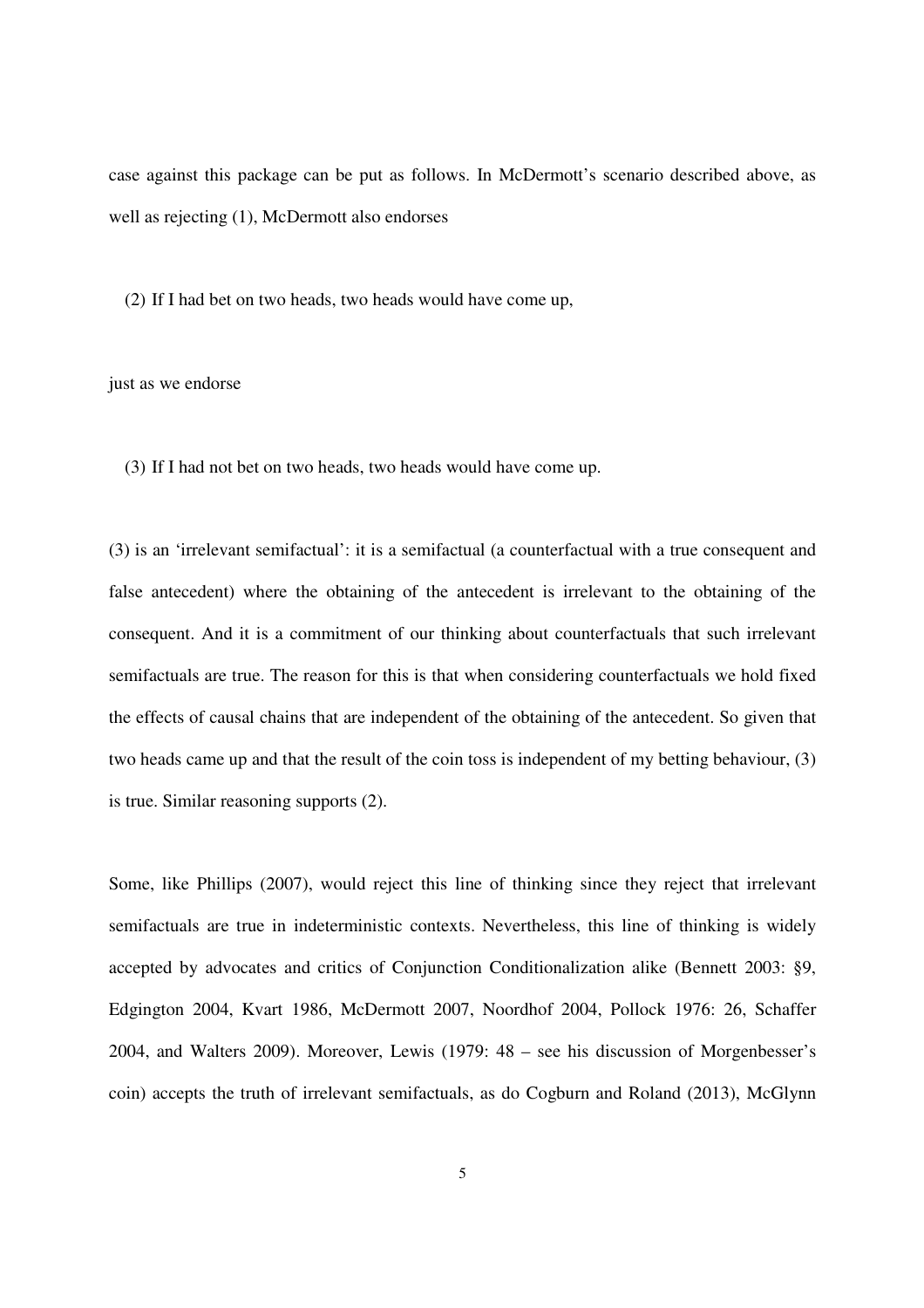(2012), and, more tentatively, Penczek (1997). So these authors would accept (2). In any case, we can stipulate that we are to think of McDermott's situation as deterministic. In such a context, (2) seems secure.

Now if Lewis's retreat from Strong Centring to merely Weak Centring is to account for the falsity of (1), some world, w\*, at which only one head comes up and I lose (that is, where I don't bet on exactly one head coming up) must be as close to the actual world, @, as @ is to itself. In particular w\* is a world where I still bet on two heads. That is, what in part underwrites the intuitive falsity of (1) is

(4) If at least one head had come up, I would have bet two heads.

Moreover, that (4) is true can be seen by noting that it is an irrelevant semifactual: I did bet two heads and my betting behaviour is independent of the result of the coin toss.

So w\* is a world where I bet on two heads (from (4)), and also a world where only one head comes up (from the falsity of (1)). But as  $w^*$  is as close to  $\omega$  as  $\omega$  is,  $w^*$  is sufficient to make (2) false given (i). So, given the truth of (2), the falsity of (1) cannot be accommodated by maintaining both (i) and Weak Centring. Now (i) only validates Modus Ponens in conjunction with Weak Centring, so (i) has to be rejected if Modus Ponens is to be upheld. The possible world semanticist, then, will have to look elsewhere to accommodate failures of Conjunction Conditionalization. In §4-§7 I consider some alternative proposals. But first, let's examine some further consequences of the standard account.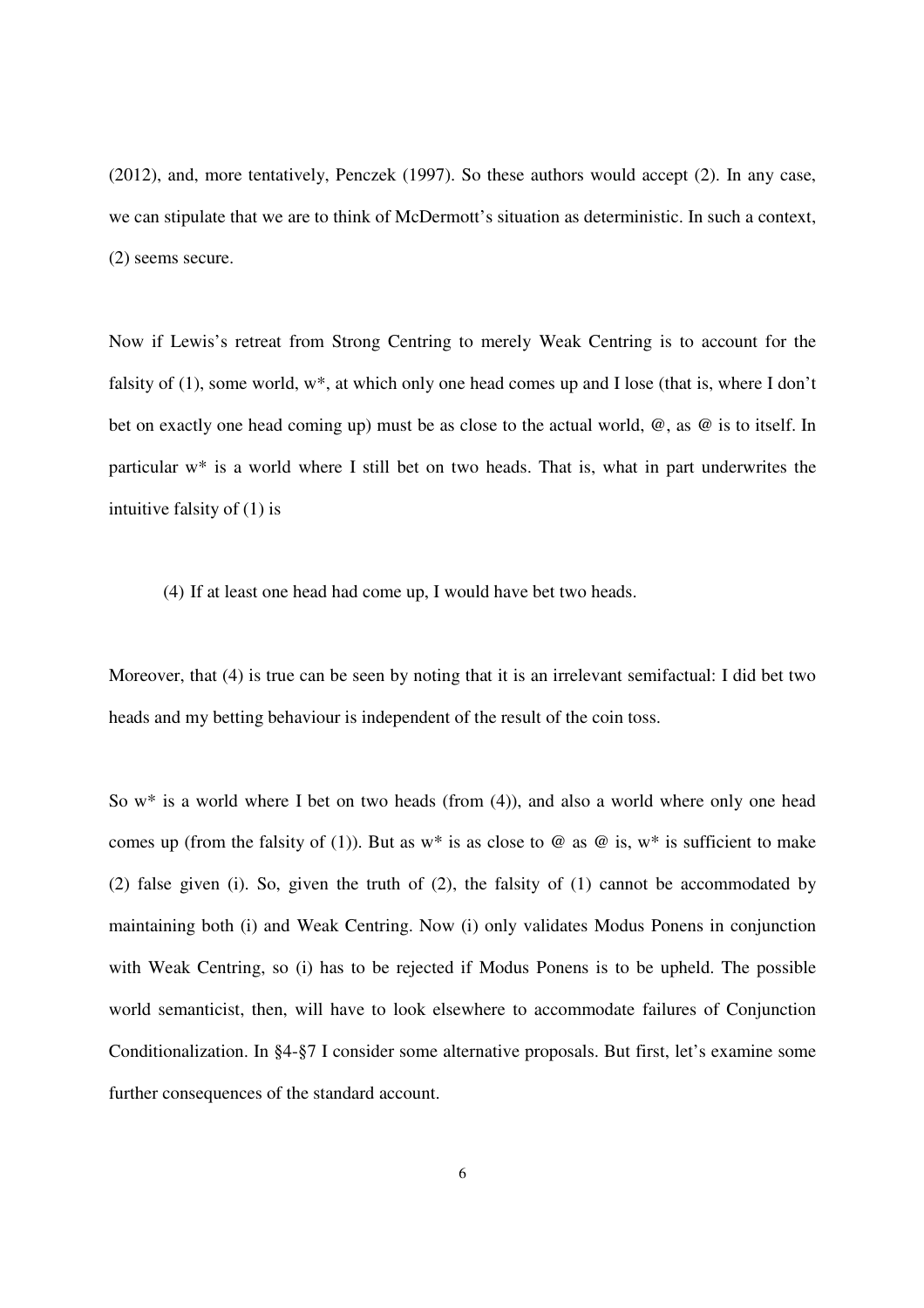#### **3. The Logic of Counterfactuals**

As well as Conjunction Conditionalization, the standard logic of counterfactuals validates the principles below. Indeed, if we remove Conjunction Conditionalization from the axiomatization of Lewis's official system, VC, we have a weaker logic, VW, which validates the principles below without also validating the allegedly problematic Conjunction Conditionalization

Modus Ponens:  $(A \rightarrow C) \supset (A \supset C)$ Agglomeration:  $((A \rightarrow B) \land (A \rightarrow C)) \supset (A \rightarrow (B \land C))$ Weakening the Consequent: if  $\vdash$  (B  $\supset$  C), then  $(A \rightarrow B) \supset (A \rightarrow C)$ Disjunction:  $((A \rightarrow C) \land (B \rightarrow C)) \supset ((A \lor B) \rightarrow C)$  $SDA^*: ((A \vee B) \rightarrow C) \supset ((A \rightarrow C) \vee (B \rightarrow C))$ VLAS:  $((A \rightarrow B) \land (A \rightarrow C)) \supset ((A \land B) \rightarrow C)$ Substitution:  $((A \rightarrow B) \land (B \rightarrow A) \land (A \rightarrow C)) \supset (B \rightarrow C)$ Limited Transitivity:  $((A \rightarrow B) \land ((A \land B) \rightarrow C)) \supset (A \rightarrow C)$ .

As we shall see, the four accounts discussed below do not validate VW in virtue of not validating all of the above principles. But the accounts discussed below are attempts to *conservatively* revise the standard semantics. So, to the extent that they invalidate some of the above principles, they fail in this respect. Further, with the exception of Gundersen on Modus Ponens, none of the authors discussed below note that their semantics invalidate some of the above principles, let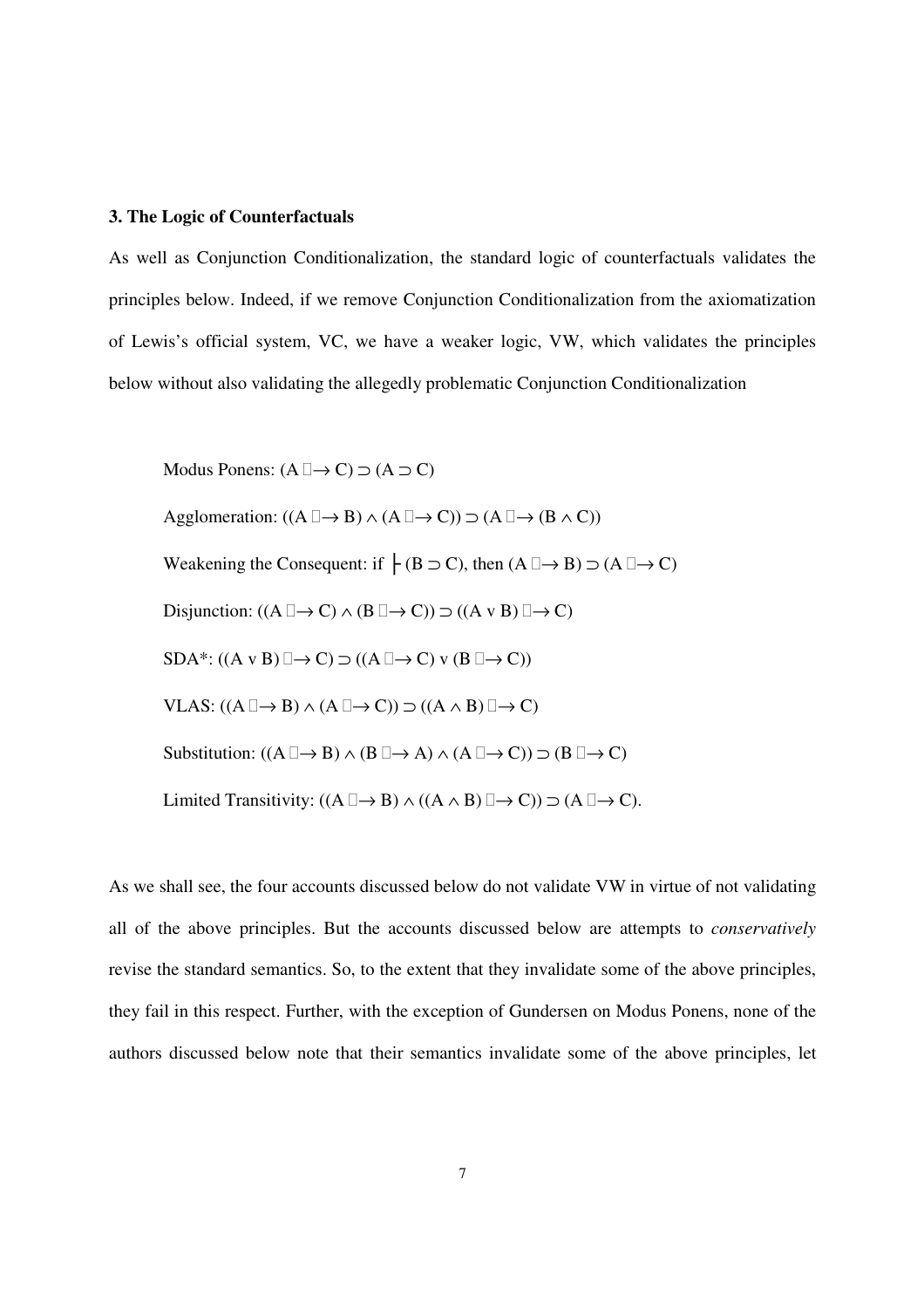alone provide arguments that the above principles are invalid. So, for all these authors have said, their semantics and the logics they validate are undermotivated.

The above notes a failure in the argumentative strategy of the authors who reject Conjunction Conditionalization, but this is not to say that the theorems of VW listed above are valid. So what can be said in their favour? Well, we should note that many who wish to reject Conjunction Conditionalization will wish to retain the above attractive looking principles, and so the semantics considered below will be unacceptable to them.  $\frac{1}{1}$  Further, although the above principles are theorems of the standard possible world semantics, supplemented with Weak Centring, these principles are not tied to such a semantics. For instance, these principles are validated by Pollock's (1976: 42-43) cotenability semantics and Gärdenfors (1978) belief revision semantics, and they correspond to analogous claims about probabilistic entailment on Adams' (1975: 61) probabilistic account.

It is, however, difficult to provide a full defence of these principles as no appeal to examples can establish the validity of a theorem. And it is hard to know what to say to someone who does not find the above principles compelling; at some point we reach bedrock, and can only point to the plausibility of principles. I take it, however, that the first three principles are extremely intuitive and that most who reject Conjunction Conditionalization will want to do so without going to the extremes of rejecting these principles. For example, it is very difficult to see how Agglomeration could be false. Isn't it obvious that the truth of 'if I had gone to the party, Jasmine would have left' and 'if I had gone to the party, Priya would have left' licenses the claim that if I had gone to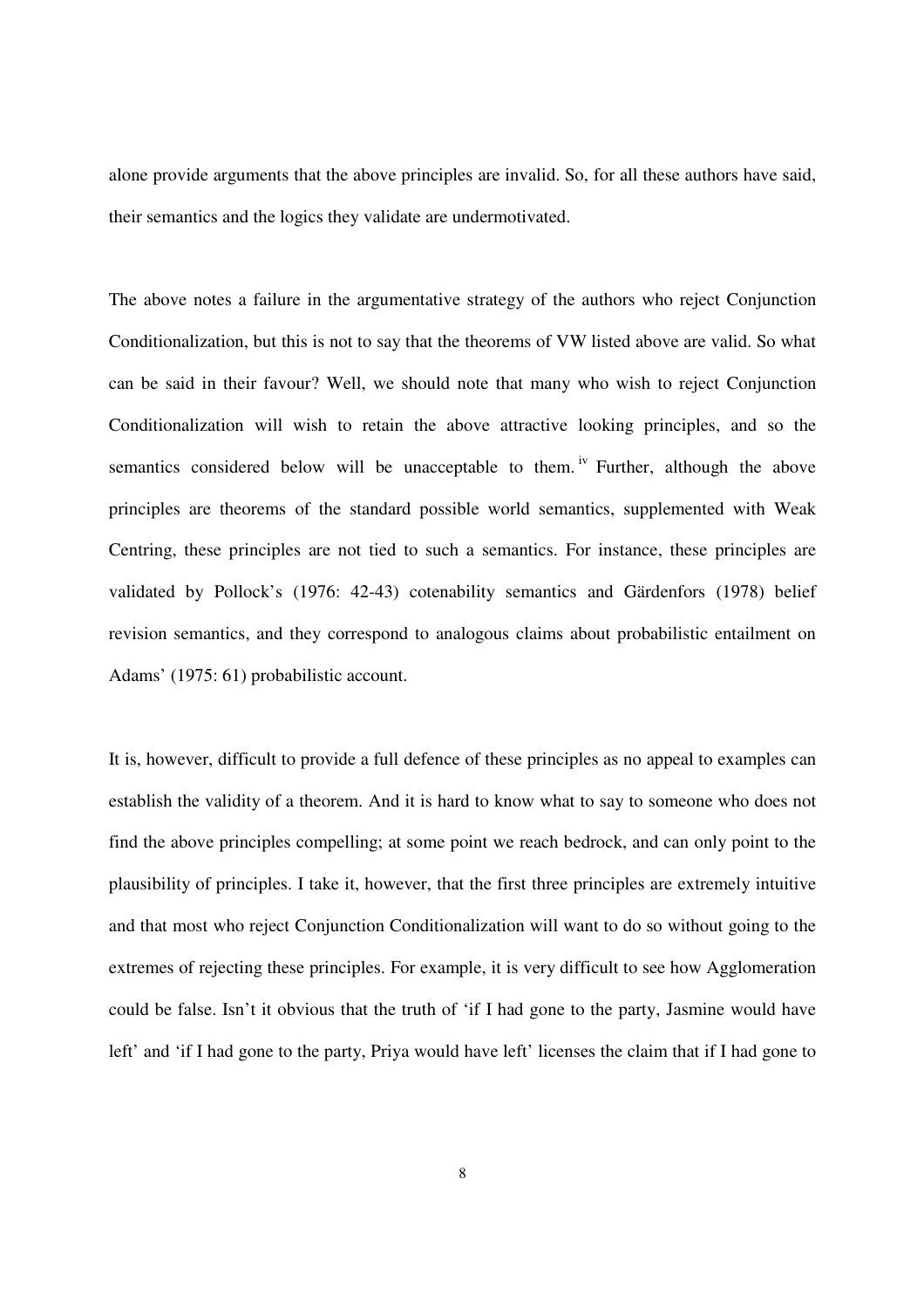the party, Jasmine and Priya would have left? With the exception of McGlynn, all of the authors below invalidate at least one of these three principles.

The two principles concerning disjunctive antecedents also seem compelling. Burgess (1981: 77) and Pollock (1976: 42-43) have Disjunction as an axiom, and Pruss, a critic of the standard account, also accepts Disjunction arguing that since

the subjunctive conditional says what would happen were some condition realized … if some proposition would hold under one condition and would also hold under another condition, then it is hard to deny that it would hold under the disjunction of these two conditions (Pruss 2007: 33-34).

Apart from agreeing with these philosophers we should note that one reason for rejecting Disjunction does not undermine our arguments against the accounts below. Disjunction is suspect, one may think, because one way in which A v B can be true is when  $A \wedge B$  is true. So instead of endorsing Disjunction, one may only be prepared to endorse

Disjunction<sup>\*</sup>: ((A 
$$
\rightarrow
$$
 C)  $\land$  (B  $\rightarrow$  C)  $\land$  ((A  $\land$  B)  $\rightarrow$  C))  $\supset$  ((A v B)  $\rightarrow$  C).

But all of the proposals below invalidate Disjunction\* as well as Disjunction, and so in what follows I'll concentrate only on the weaker principle. $\overline{v}$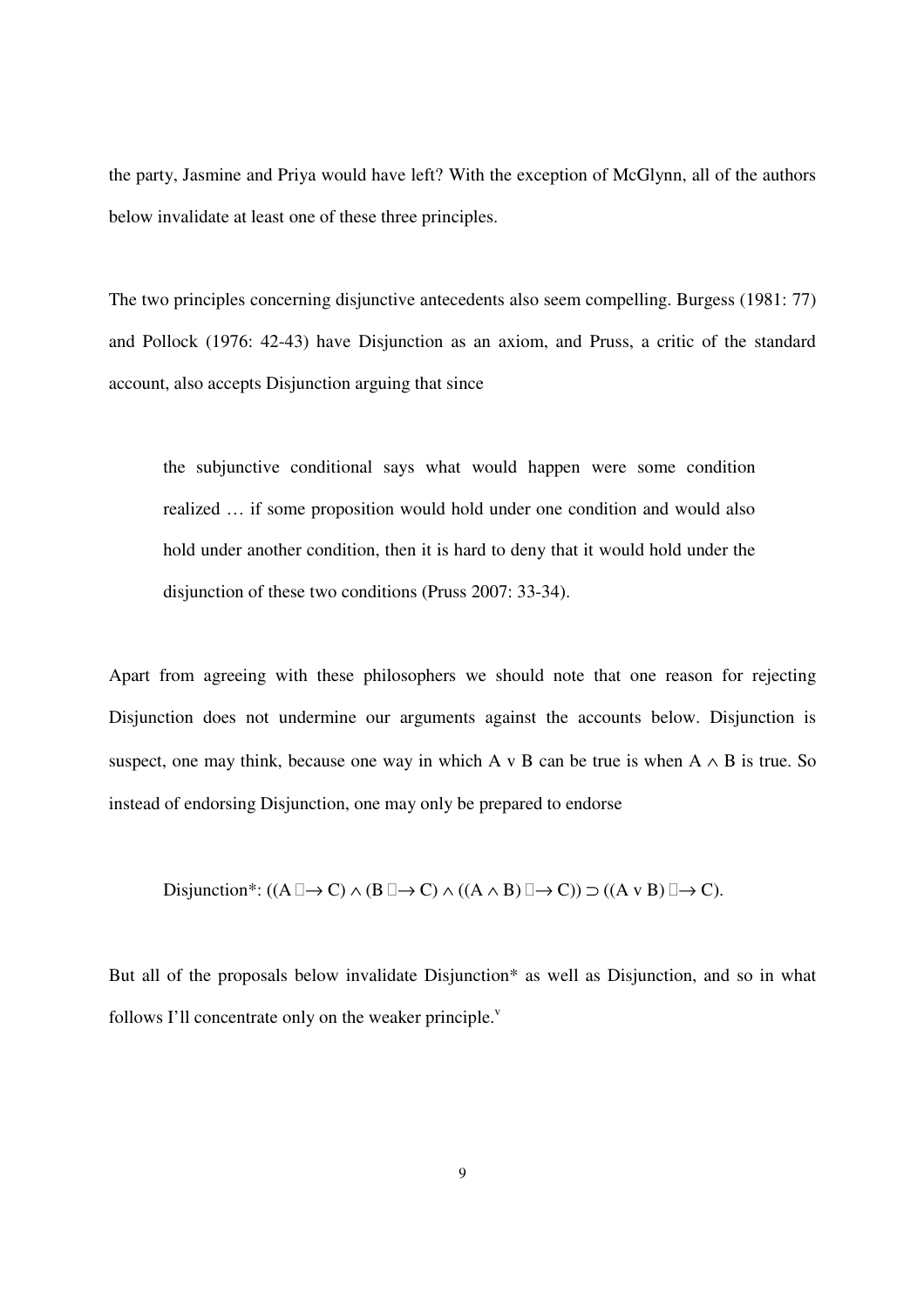In addition, all the accounts below invalidate SDA\*. One might try to mitigate this cost by noting that we are often mislead by counterfactuals with disjunctive antecedents, and so SDA\* might not be as innocent as it seems. For example, although

$$
SDA: ((A \vee B) \rightarrow C) \supset ((A \rightarrow C) \wedge (B \rightarrow C))
$$

also looks good, it is invalid on the standard account. However, there are good reasons to reject SDA. First, SDA prevents us from substituting logical equivalents in the antecedents of conditionals: consider some true counterfactual,  $A \rightarrow C$ . By substitution of logical equivalents we have  $(A \vee (A \wedge \neg C)) \rightarrow C$ . SDA then allows us to conclude,  $(A \wedge \neg C) \rightarrow C$ . But this is necessarily false when A and ~C are compossible. Second, there are good counterexamples to SDA. To take McKay and van Inwagen's (1977: 355) example; from

(5) If Spain had fought on either the Allied side or the Axis side, she would have fought on the Axis side

it does not follow that

(6) If Spain had fought on the Allied side, she would have fought on the Axis side.

But note that this case against SDA does not extend to SDA\*. So even if we do think that we are mislead by disjunctive antecedents in the case of SDA, this consideration does not tell against SDA\*. Of course, this observation does not itself establish SDA\*, but it does look good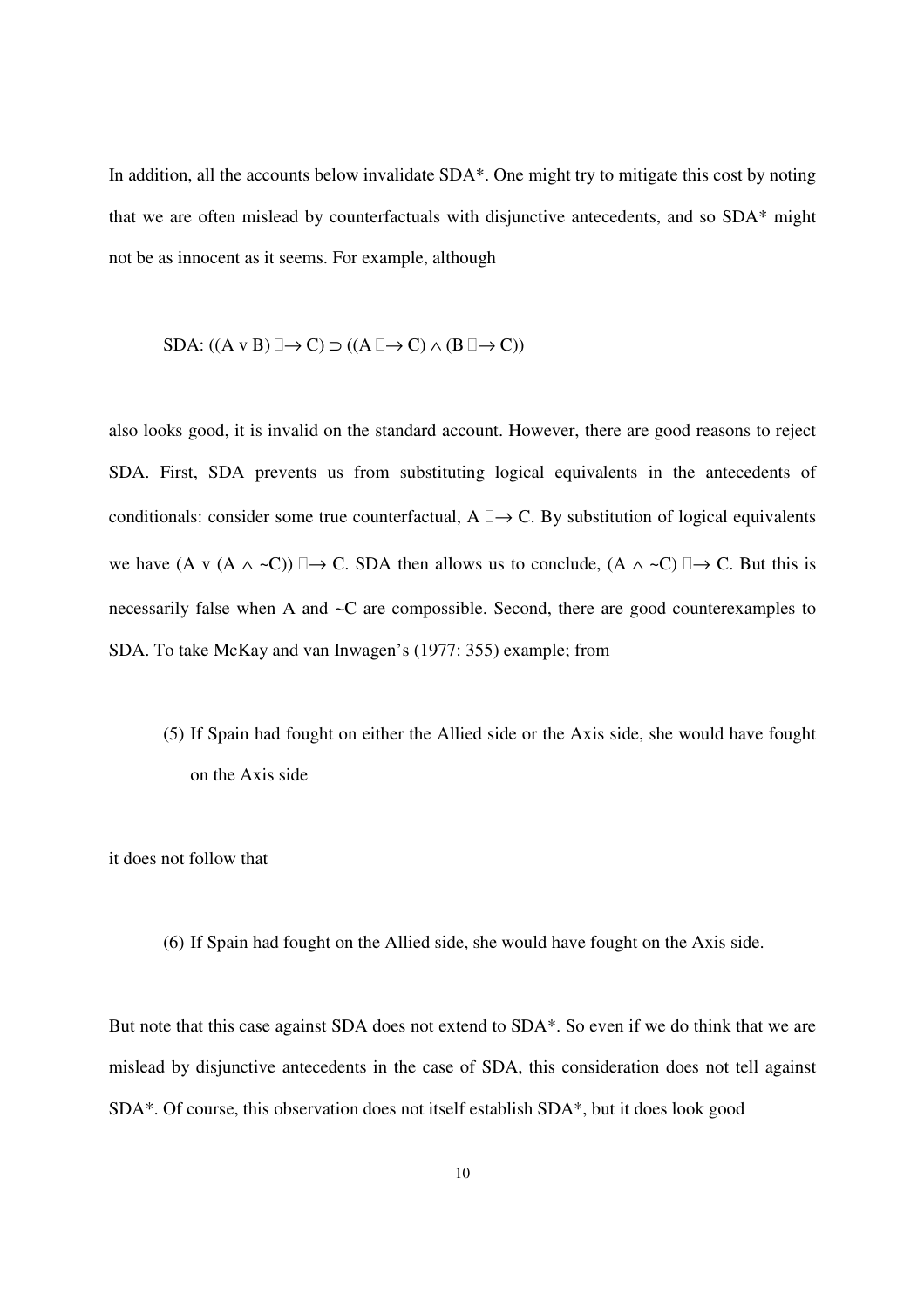All of the accounts below also invalidate the remaining three principles, VLAS, Substitution, and Limited Transitivity. The validity of these principles is, though, less obvious. So, is it not open to those who reject Conjunction Conditionalization to reject these principles? Indeed, I have argued elsewhere (Walters: 2009; and Walters and Williams: 2013) that Substitution and VLAS must go if we reject Conjunction Conditionalization. So perhaps those who reject Conjunction Conditionalization will be happy to pay this price. Moreover, counterexamples to Substitution and VLAS have been proposed by Ahmed  $(2011)$ , Tichý  $(1978)$ , and Tooley  $(2002)$ . <sup>vi</sup> Nevertheless, we should note that Burgess (1981: 77) and Pollock (1976: 42-43) take VLAS as axiomatic, that VLAS follows from  $SDA*<sup>vii</sup>$  (see the appendix to Walters and Williams: 2013), and that some opponents of Conjunction Conditionalization are committed to VLAS: '[t]here can be no doubt' about the validity of VLAS (Bennett 2003: 332).

Given the controversial nature of Substitution and VLAS, I'll focus on Limited Transitivity in what follows. Is it plausible, then, to reject Limited Transitivity? First, we should note that, as far as I know, no counterexamples to Limited Transitivity have been proposed in the literature.<sup>viii</sup> Second, Limited Transitivity is endorsed by many who reject Conjunction Conditionalization, (e.g. Bennett 2003; Gauker 2005: 248; and Lowe 1995). Finally, as well as being an intuitive and popular principle, Limited Transitivity plays an important explanatory role. The following principle is invalidated by the standard semantics and by all of the accounts below

Transitivity:  $((A \rightarrow B) \land (B \rightarrow C)) \supset (A \rightarrow C).$ <sup>ix</sup>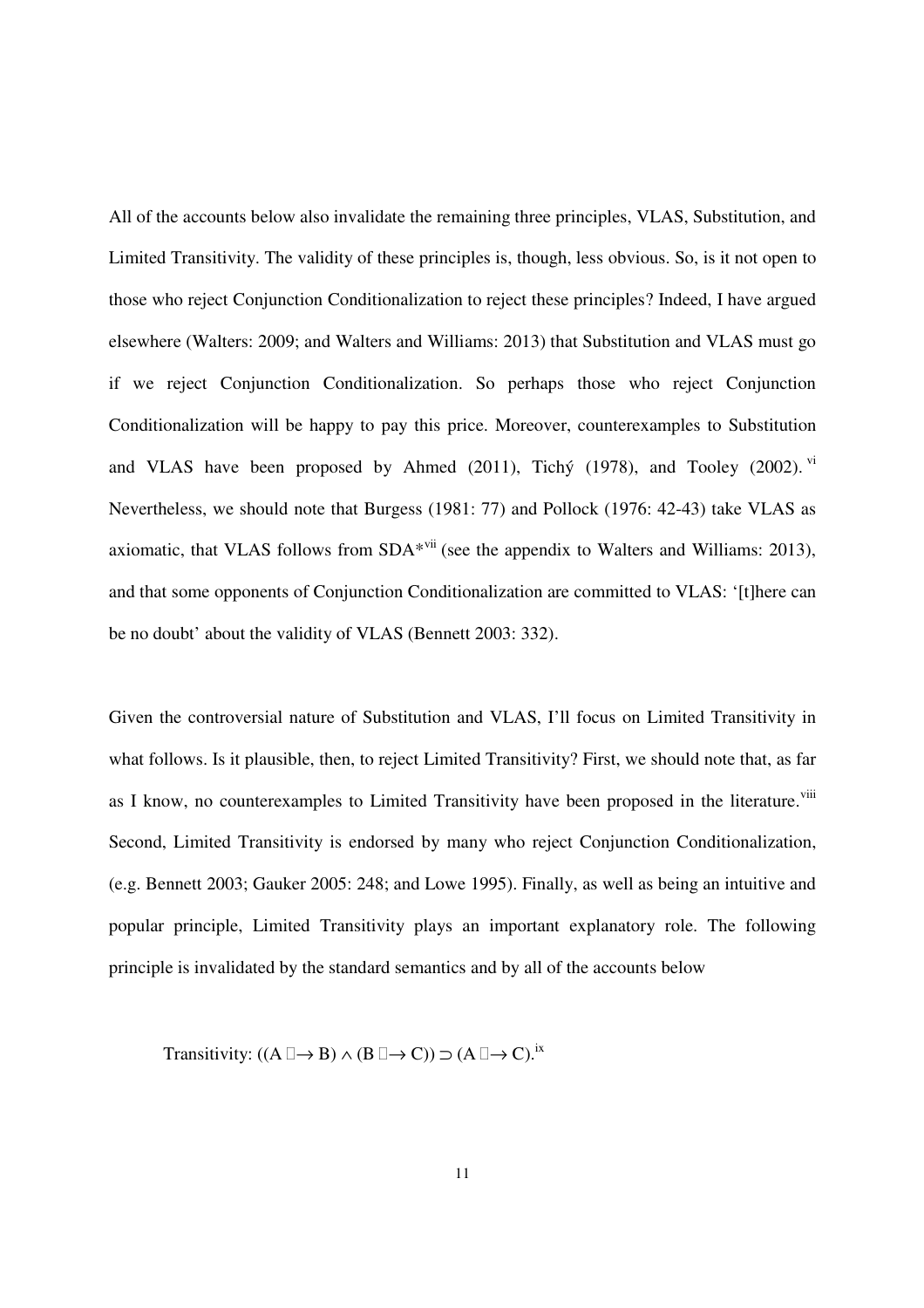But Transitivity often looks very good, as it seems to underlie arguments like the following

- (7) If you had jumped from the roof, you would have broken some bones.
- (8) If you had broken some bones, you would have been in pain.
- (9) Therefore, if you had jumped from the roof, you would have been in pain.

The problem with Transitivity is that it also seems subject to counterexamples such as the following

- (10) If Smith had died, Jones would have stopped campaigning.
- (11) If Jones had stopped campaigning, Smith would have won the election.
- (12) Therefore, if Smith had died, Smith would have won the election!

Whilst (10) and (11) could well be true, (12) seems false, and so Transitivity is, it appears, invalid. Stalnaker and Lewis take the counterexamples to Transitivity at face value, as, it seems, do the authors discussed below.<sup>x</sup> But this means that such authors cannot appeal to Transitivity when explaining the seeming validity of (7)-(9). Instead, Stalnaker and Lewis note that although Transitivity is not valid, Limited Transitivity is. Moreover, instances of Transitivity seem compelling only when we are prepared to strengthen the antecedent of the second premise so as to deliver an argument which is an instance of Limited Transitivity. So, the thought goes, it is Limited Transitivity that underwrites (7)-(9), not Transitivity.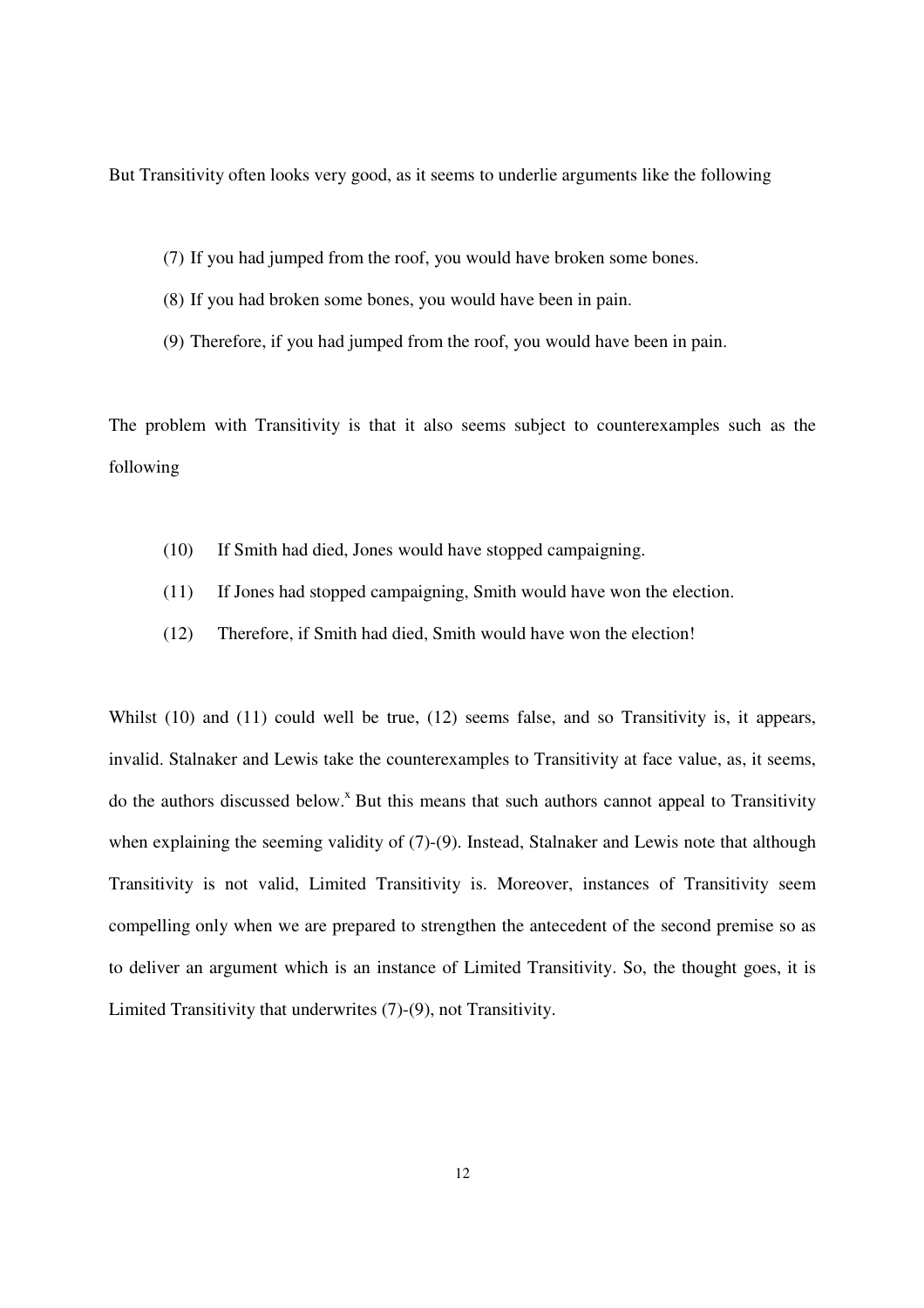To see how this works, consider the required strengthening of the second premises of the instances of Transitivity above. In the first argument we are prepared to accept the conclusion because we are prepared to strengthen (8) to

(13) If you had jumped from the roof and broken some bones, you would have been in pain.

As a result we have, given Limited Transitivity, a sound argument from (7) and (13) to (9). In the second argument, however, we are not prepared to accept the conclusion. The diagnosis is that in this case we are not prepared to strengthen (11) to

(14) If Smith had died and Jones had stopped campaigning, Smith would have won the election.

In the envisaged scenario, (14) is false, and so Limited Transitivity does not license the conclusion (12). So whereas Stalnaker and Lewis can explain why the good instances of Transitivity seem good, and why the bad instances of Transitivity seem bad, the authors below cannot as the explanation crucially rests on the validity of Limited Transitivity which they fail to secure.

In what follows I show that all of the accounts below invalidate Limited Transitivity, SDA\*, and Disjunction\*, as well as each being subject to at least one further difficulty. Such attempts to invalidate Conjunction Conditionalization, then, will not hold universal appeal.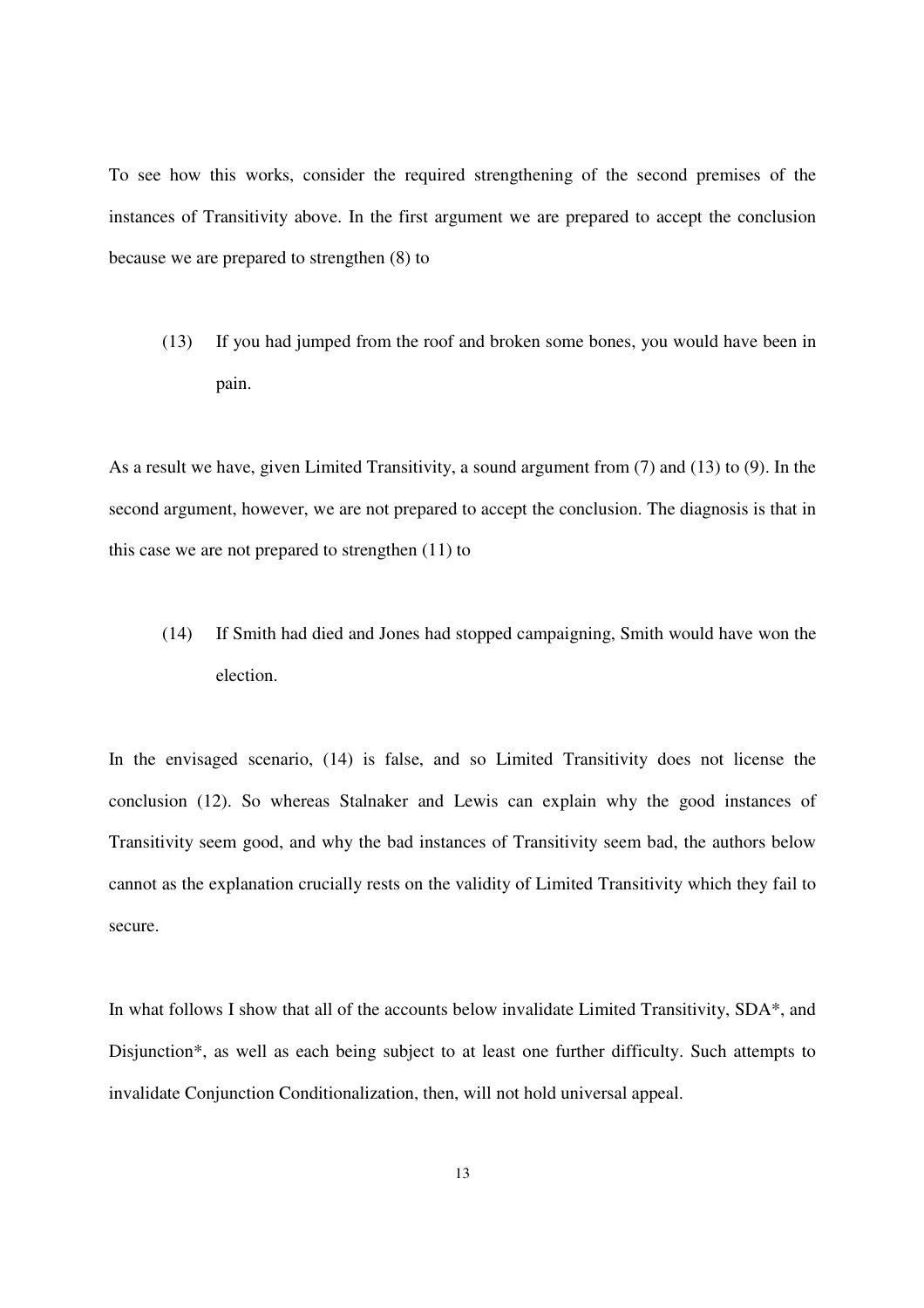## **4. Penczek**

A natural *first* thought about counterfactuals is that their truth requires some sort of connection between the antecedent and the consequent. Moreover, many opponents of Conjunction Conditionalization

including Bennett (1974, pp. 386-388), Fine (1975, p. 453), and Bigelow (1976, p. 218), have tacitly argued on informal semantic grounds from what might be called the Connection Hypothesis: a necessary condition for the truth of a subjunctive conditional of the form  $A \rightarrow C$  is the existence of some sort of 'connection' ... between the propositions expressed by A and C. Mere concurrent or coincident truth, so the argument runs, is either not a connection at all or at least not one of the requisite sort. Hence, since [Conjunction Conditionalization] would secure the truth of subjunctive conditionals with true but unconnected antecedents and consequents, it should be reckoned invalid, the critics maintain, for exactly this reason (Butcher 1983: 71).

Penczek seems to endorse this objection to Conjunction Conditionalization when he writes that many putative counterexamples to Conjunction Conditionalization

exploit the fact that counterfactual statements, in virtue of their form, suggest a certain sort of connection (often, but not always, a causal connection) between antecedent and consequent, while in fact this connection may be lacking. That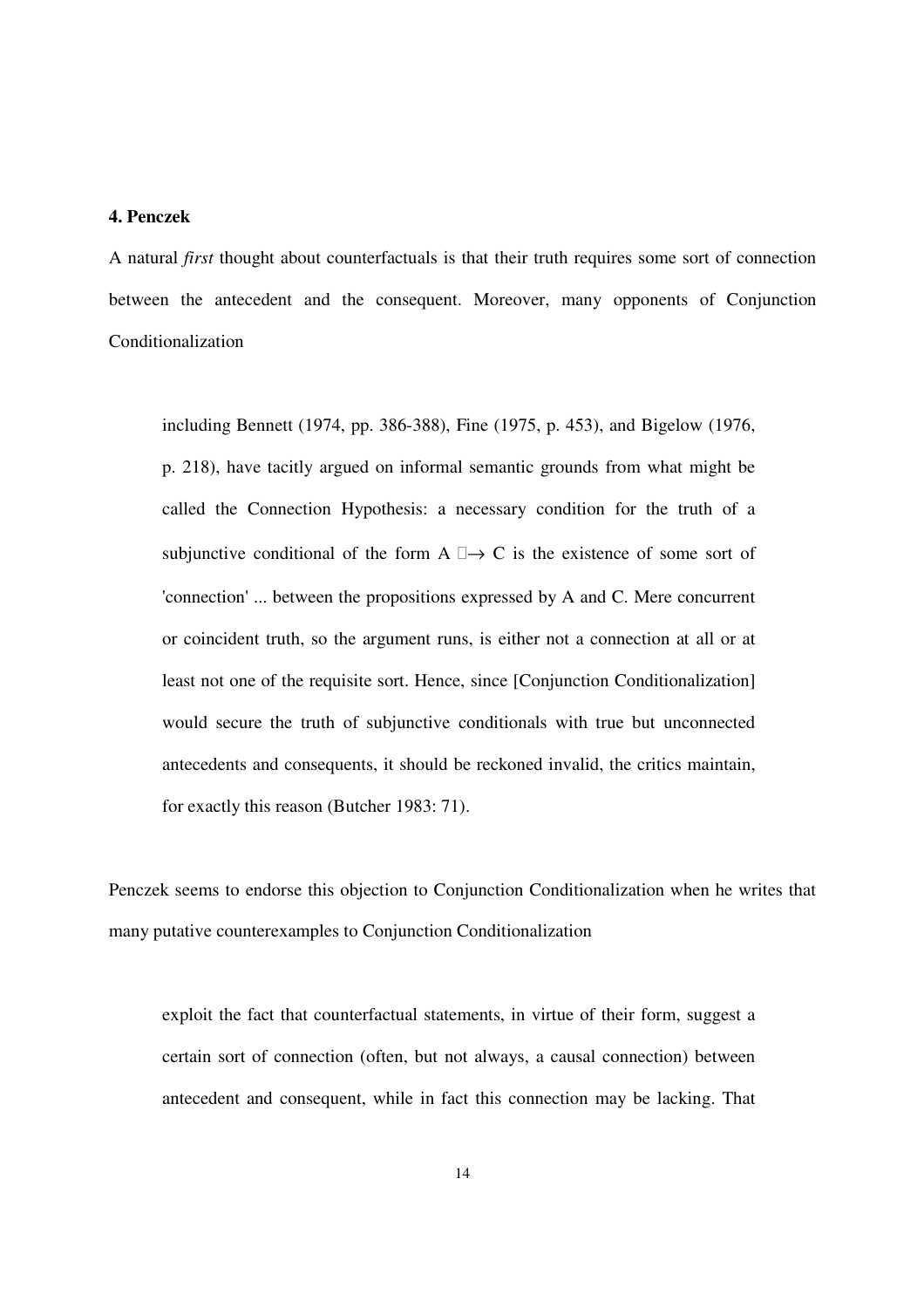counterfactuals with true components should automatically be true might thus be considered a weakness in Lewis's account (Penczek 1997: 80).

Penczek concludes from this that the mere truth of A and C should not count in favour of A  $\rightarrow$ C. As a result, Penczek suggests that when assessing  $A \rightarrow C$  we should consider situations in which A and C are both false. To see how Penczek does this, let's introduce a two-place connective, >, so that A > C has the truth conditions that the standard account attributes to A  $\rightarrow$ C. We then use  $A > C$  to provide Penczek's semantics for counterfactuals:

- A  $\rightarrow$  C is true at a world w iff either:
	- a. there is no A-world, or else both
	- b.  $A > C$ , and,
	- c.  $({\sim}A \wedge {\sim}C) > (A > C)$ .

When A and C are false, (c) is redundant, given that  $>$  obeys modus ponens, and so Penczek's truth condition matches the standard account's. But when at least one of A or C are true, we have to go to the closest ( $\sim$ A  $\land$   $\sim$ C)-worlds, and assess whether or not A  $>$  C is true there, as well being true at the world of evaluation. As a result, Penczek's account predicts that (1) is false just as the opponent of Conjunction Conditionalization wants it to be. In particular, condition (c) is not met: in the closest worlds in which no heads come up and I lose the bet, 'at least one head  $> I$ win' is false, since amongst the closest worlds where at least one heads comes up will be worlds where I still bet two heads and only one heads comes up.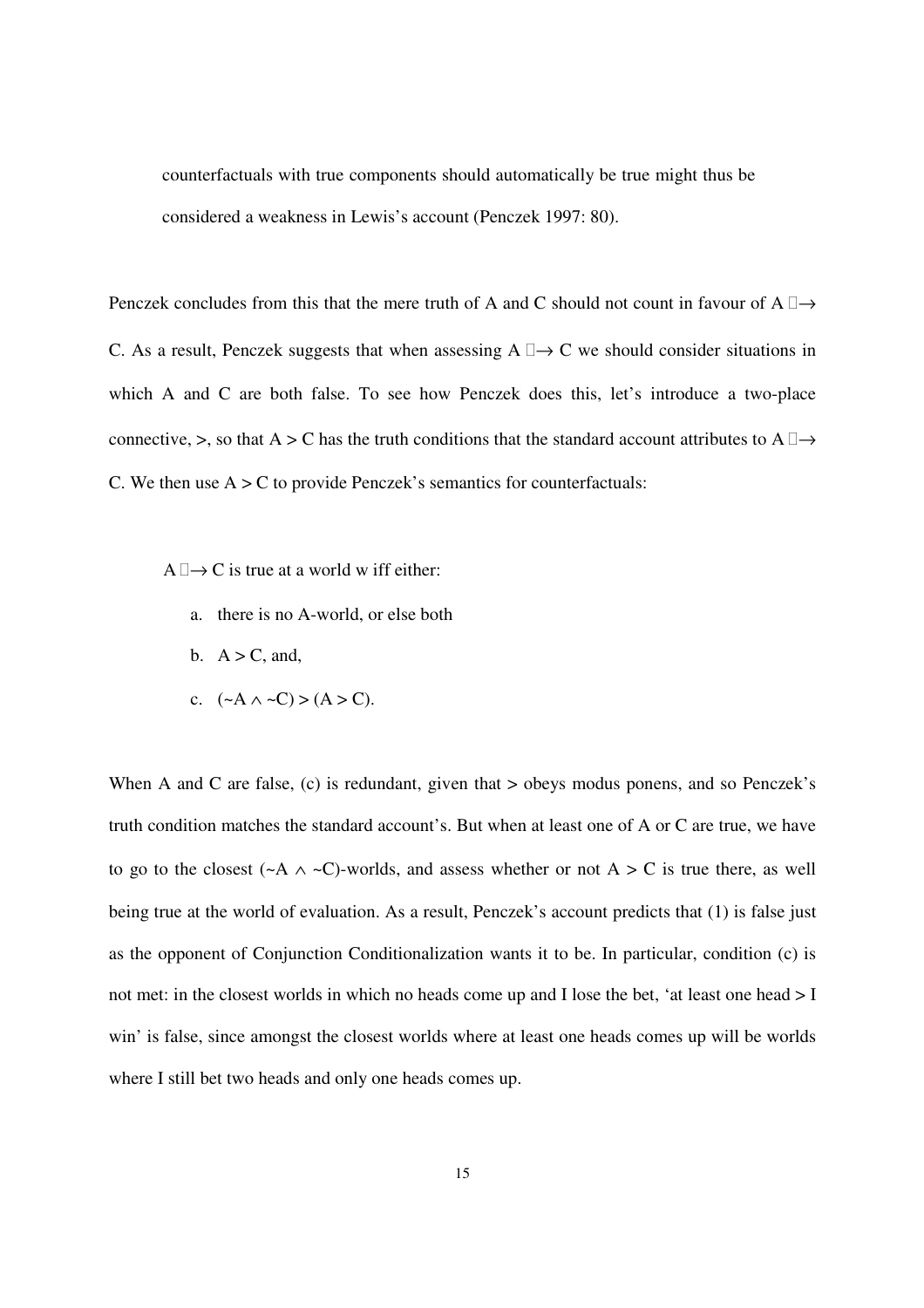There is, however, a general challenge to those, like Penczek, who endorse the Connection Hypothesis, namely that it seems to be false for reasons independent of Conjunction Conditionalization. In particular, the Connection Hypothesis cannot account for the truth of irrelevant semifactuals such as (3) and 'if I had scratched my nose, the coin (still) would have landed heads'. Such conditionals are true precisely because the consequent is true and the obtaining of the antecedent makes no difference to this. But given that such conditionals have true consequents, Penczek's semantics requires that  $A > C$  be true at the closest (~A  $\land$  ~C)worlds, if these semifactuals are to be true. But this will not be the case for such conditionals because in such cases A is not sufficient to bring C about. Penczek, then, does not get the truth conditions correct for these irrelevant semifactuals (as he seems to accept 1997:  $84$  n12).<sup>xi</sup>

Of course, someone antecedently wedded to the Connection Hypothesis might reject that conditionals such as (3) are true. But the Connection Hypothesis is still to be rejected as it is incompatible with one of the most plausible principles of counterfactual logic, namely, Weakening the Consequent (Nute 1980: 7). This is because, although the Connection Hypothesis allows 'if I were to push the button, the doorbell would ring' to be true in suitable circumstances, it does not allow 'if I were to push the button, the doorbell would exist' to be true in those same circumstances, even though the doorbell's ringing entails that the doorbell exists (∃x x=the doorbell).

Returning to Penczek's semantics, we can illustrate the failure of Weakening the Consequent with the following model of worlds and propositions true at them (in this and the models that follow, W1 is the world of evaluation) – W1: (A  $\land$  B  $\land$  C); W2: (~A  $\land$  ~B  $\land$  C); W3: (~A  $\land$  ~B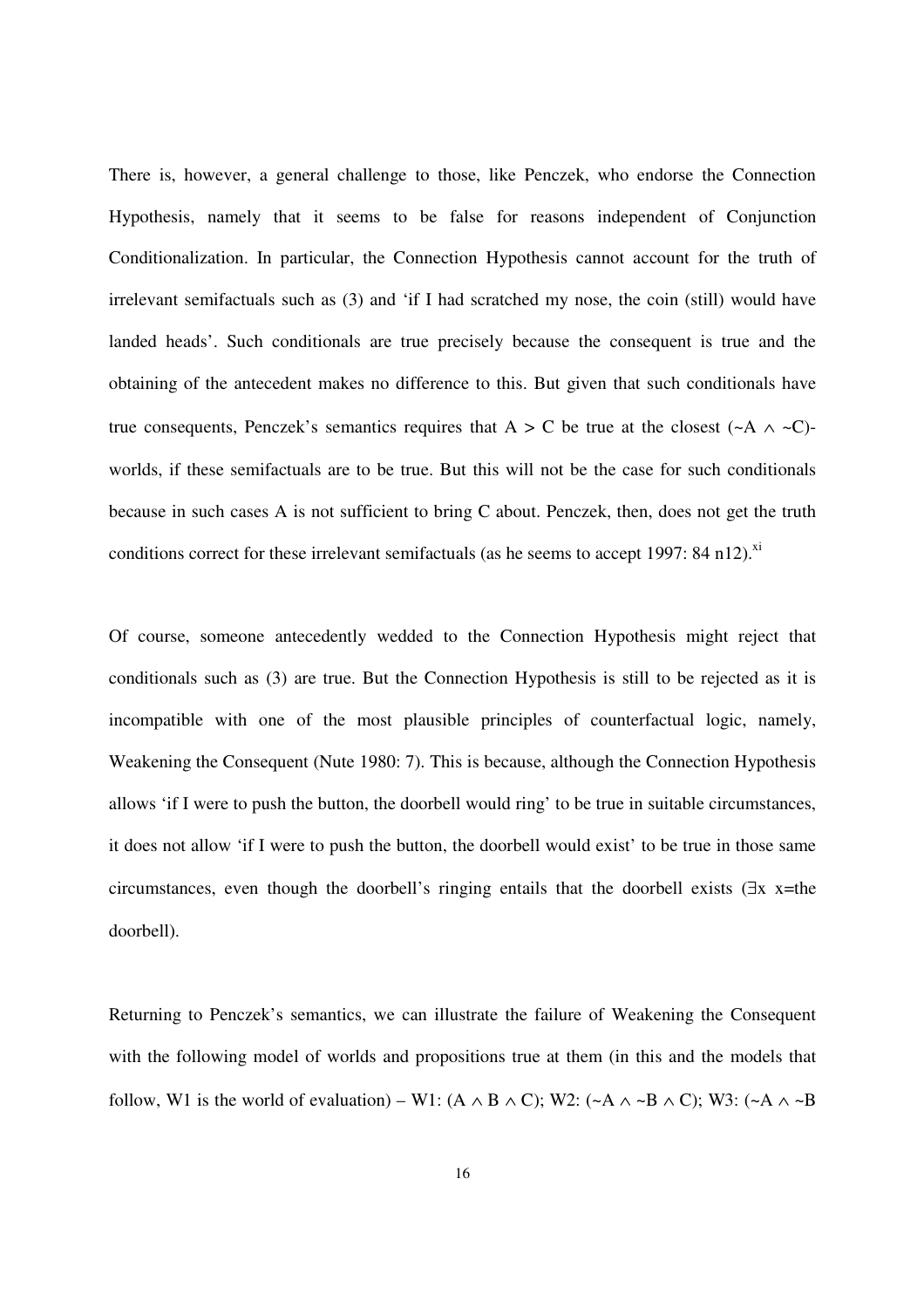∧ ~C); W4: (A ∧ ~B ∧ ~C). A > B is true in virtue of the truth of its components, so the truth of A  $\rightarrow$  B turns on the truth of (~A  $\land$  ~B) > (A > B). This is true in our model assuming that W2 is the closest ( $\sim$ A  $\land$   $\sim$ B)-world to W1 and W1 is the closest A-world to W2. And B entails C, since all the B-worlds are C-worlds. But A  $\rightarrow$  C need not be true in this model, since (~A  $\land$  ~C) > (A  $>$  C) is false when W4 is amongst the closest A-worlds to W3. As a result a result Weakening the Consequent is invalid.

Penczek's proposal also invalidates Agglomeration as the following countermodel shows. W1:  $(A \wedge B \wedge C)$ ; W2:  $(\neg A \wedge \neg B \wedge C)$ ; W3:  $(\neg A \wedge B \wedge \neg C)$ ; W4:  $(A \wedge \neg B \wedge C)$ .  $A \rightarrow B$  is true assuming W1 is the closest A-world to W2. Similarly,  $A \rightarrow C$  is true since all the A-worlds are C-worlds. But A  $\rightarrow$  (B  $\land$  C) is false if W3 is amongst the closest: (~A  $\land$  ~(B  $\land$  C))-worlds to W1, and W4 is amongst the closest A-worlds to W3.

We should note that the above countermodels respect the following constraints that Lewis (1971) imposes on the closeness ordering:

Constraint 1: If the closest A-worlds are all B-worlds, and the closest B-worlds are Aworlds, then the closest A-worlds are the closest B-worlds.

Constraint 2: Either all the closest (AvB)-worlds are A-worlds, or all the closest (AvB) worlds are B-worlds or the set of the closest (AvB)-worlds is the union of the set of the closest A-worlds and the closest B-worlds.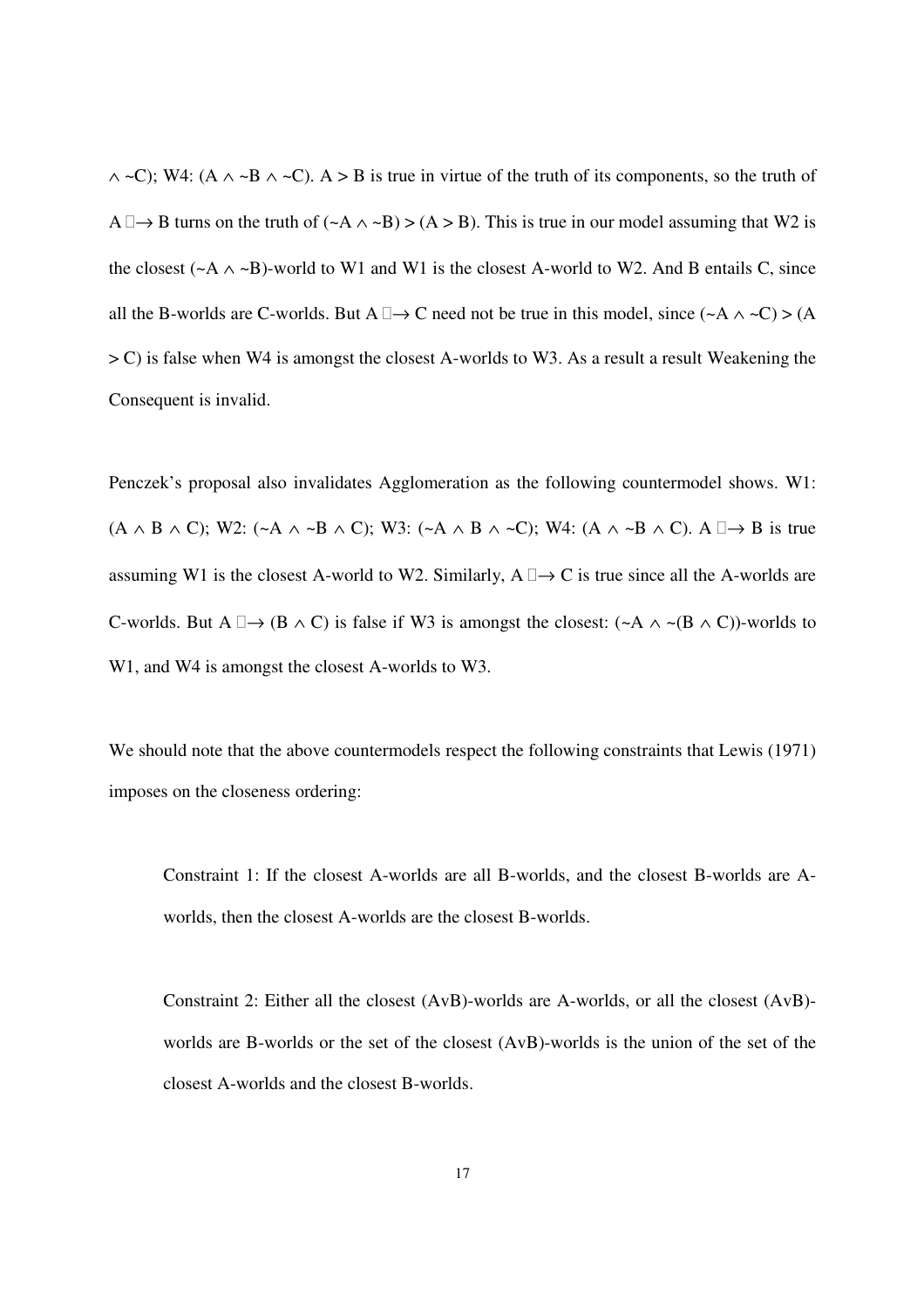But perhaps the validity of Weakening the Consequent and Agglomeration could be restored by imposing further constraints on the closeness ordering. The following constraint validates the principles above

Constraint 3: For any A and C which are both true at w, if v is amongst the closest (~A∧~C)-worlds to w, then w is *the* closest (A∧C)-world to v.

Unfortunately, however, Constraint 3 also validates Conjunction Conditionalization as the world of evaluation is the only relevant A-world. The weaker

Constraint 4: For any A and C which is true at w, if v is amongst the closest  $(\sim A \land \sim C)$ worlds to w, then w is *amongst* the closest (A∧C)-world to v

does not validate Conjunction Conditionalization, but neither does it validate Weakening the Consequent and Agglomeration which can be seen by checking the countermodels above.

Of course, that Constraints 3 and 4 are of no help does not show that there is no constraint which delivers the appropriate logic. But if Penczek holds on to the Connection Hypothesis, then not only will his account give the incorrect verdict on irrelevant semifactuals, Weakening the Consequent will also be invalidated as we have seen.

In the light of the difficulties above, Penczek's account it is to be rejected, in its current form at least. (For the same reason we should also reject Bigelow's (1976) similar account: A  $\rightarrow$  C is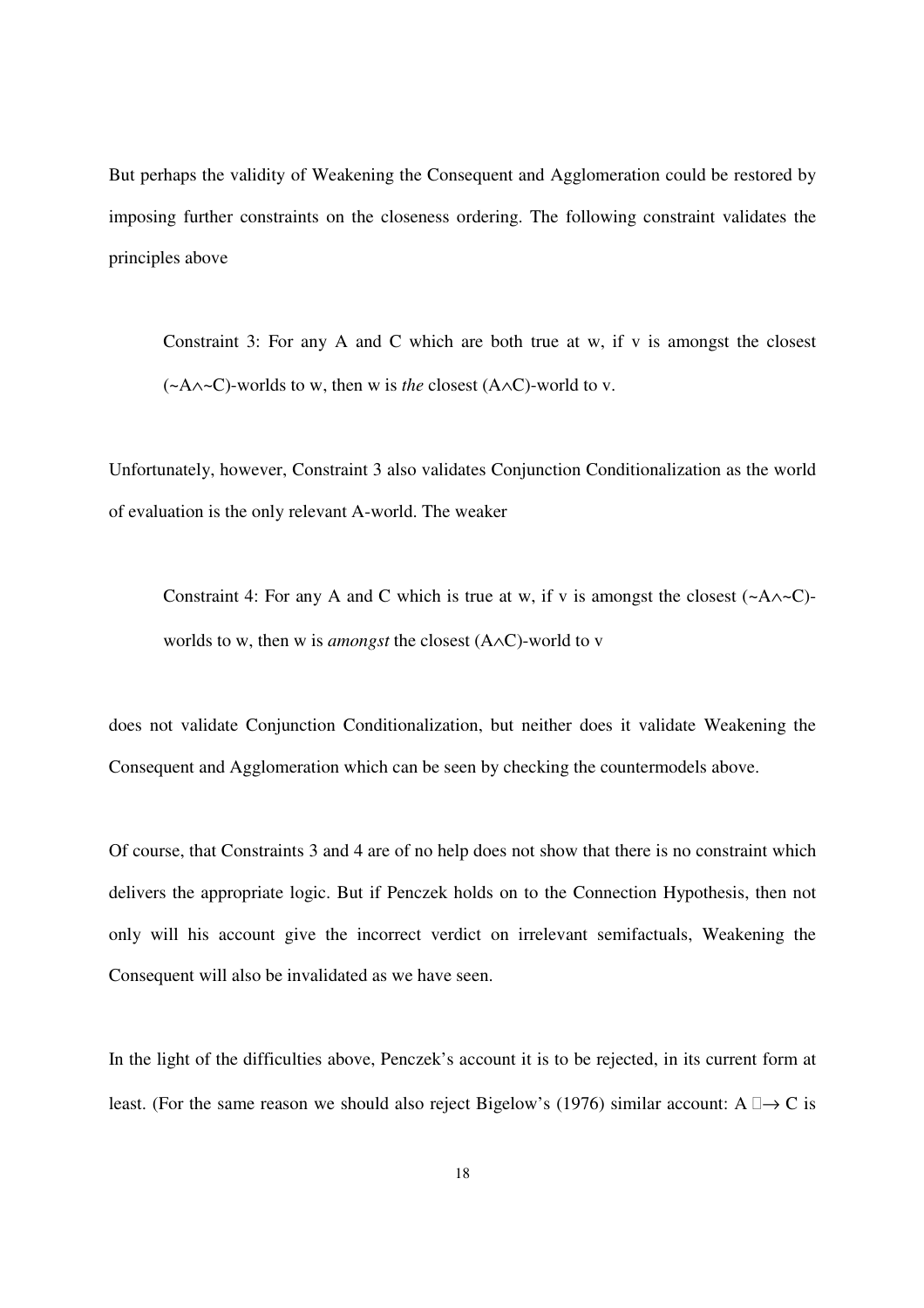true at w iff A > C is true throughout some sphere of worlds around w which includes a  $(\sim A \land$ ~C)-world). As we noted, Penczek (1997: 84 n12) was alive to the problem of semifactuals, and although he doesn't explicitly address it, he notes that perhaps his truth condition could be modified to allow for irrelevant semifactuals such as (3) to be true. It is to such a modification that we now turn.

#### **5. McGlynn**

McGlynn (2012) seeks to modify Penczek's semantics in order to avoid the counterexamples from semifactuals discussed above. Cogburn and Roland (2013: 264 n11) "suspect that such a modification would be ad hoc", but there is an obvious, principled amendment to Penczek's semantics which allows for the truth of irrelevant semifactuals without Conjunction Conditionalization.

When A and C are false, Penczek's truth condition agrees with the standard account. But when at least one of A or C are true, we have to go to the closest ( $\sim$ A  $\land \sim$ C)-worlds, and assess whether or not  $A > C$  is true there, as well being true in the world of evaluation. As we saw above, this led to problems with irrelevant semifactuals - in such cases the truth of the consequent *is* relevant to the truth of the conditional, and so we should not be forced to consider ~C-worlds. The obvious solution is to deviate from the standard account not when 'A or C' is true, but only when A is true. This is approach taken by McGlynn and he amends Penczek's account above, replacing (c) with

d.  $\sim A > (A > C)$ .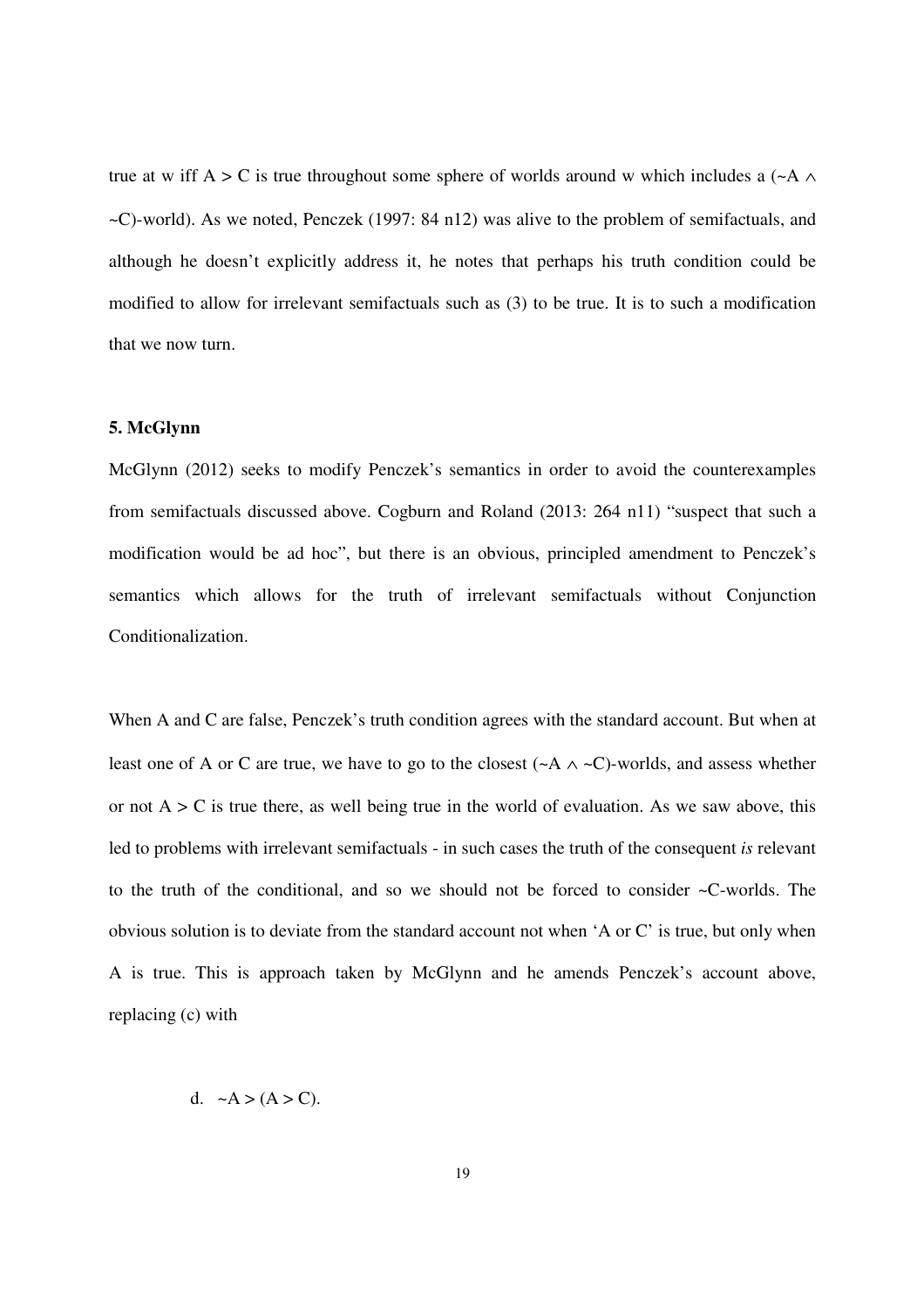McGlynn's account, like Penczek's, invalidates Conjunction Conditionalization by forcing us to consider ~A-worlds when A is true. But unlike Penczek, McGlynn allows for the truth of irrelevant semifactuals such as (3), since, given its independence from my betting behaviour, the result of the coin toss is held fixed at all the relevant worlds. Despite this result, and its intuitive appeal, McGlynn's account is subject to a number of difficulties.<sup>xii</sup>

First, McGlynn's treatment of conditionals with necessary antecedents is inadequate by the lights of those who reject Conjunction Conditionalization, since although it invalidates Conjunction Conditionalization, it does validate

Conjunction Conditionalization\*: ( $A \wedge C$ )  $\supset (A \rightarrow C)$ .

On McGlynn's semantics, when A and C are true,  $A \rightarrow C$  is true, iff  $~\sim A > (A > C)$ . But  $~\sim A >$  $(A > C)$  is vacuously true when A is necessary.

Although, Conjunction Conditionalization\* is weaker than Conjunction Conditionalization, it is not acceptable to those who reject Conjunction Conditionalization. The reason many reject Conjunction Conditionalization is that counterfactuals like (1) are prima facie false. But we have the same phenomena with counterfactuals with necessary antecedents and true consequents. For example, in McDermott's scenario above, (15) sounds at least as bad as (1):

(15) If none or more heads had come up, I would have won.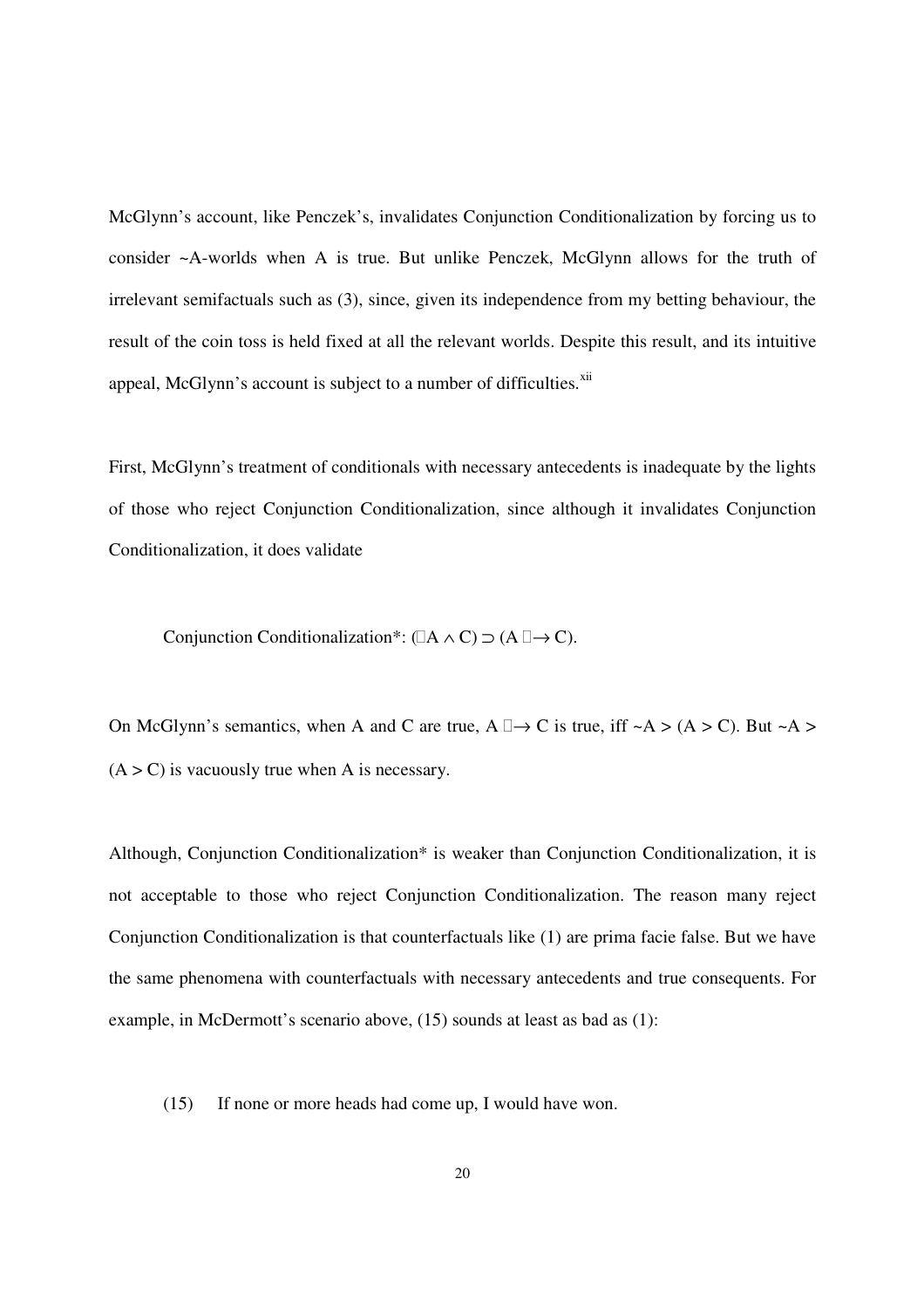But if Conjunction Conditionalization\* is true, then (15) follows. It is clear that our parallel intuitive verdicts on (1) and (15) do not underwrite the asymmetric treatment McGlynn's account mandates.<sup>xiii</sup>

To avoid this problem, McGlynn would have to provide non-trivial truth conditions for  $A > C$ when A is necessary, which he could then employ in (d). The problem of counterfactuals with true antecedents has been replaced, then, by the problem of providing non-trivial truth conditions for counterfactuals with impossible antecedents. But McGlynn offers no account of these, and is it unclear how an account which suits McGlynn's purposes would go. McGlynn's account, then, is radically incomplete at best. Worse is to come, however.

As well as necessary antecedents, complex antecedents present a host of problems for McGlynn's account. The models below show that McGlynn's account leads to failures of SDA\*, Limited Transitivity, and Disjunction\*.

SDA<sup>\*</sup> - W1: (A  $\land$  ~B  $\land$  C); W2: (~A  $\land$  B  $\land$  ~C); W3: (A  $\land$  ~B  $\land$  ~C); W4: (~A  $\land$  ~B). A  $\rightarrow$  C is false when W2 is the closest ~A-world to W1, and W3 is amongst the closest A-worlds to W2. B  $\rightarrow$  C is false when W2 is amongst the closest B-worlds to W1. And yet (A v B)  $\rightarrow$  C is true when W1 is the closest (A v B)-world to W4.

Limited Transitivity - W1: (A ∧ B ∧ C); W2: ~A; W3: (A ∧ B ∧ ~C); W4: (A ∧ ~B). If W1 and W3 are the closest A-worlds to W2, then  $A \rightarrow B$ , but not  $A \rightarrow C$ . If we then add that W4 is the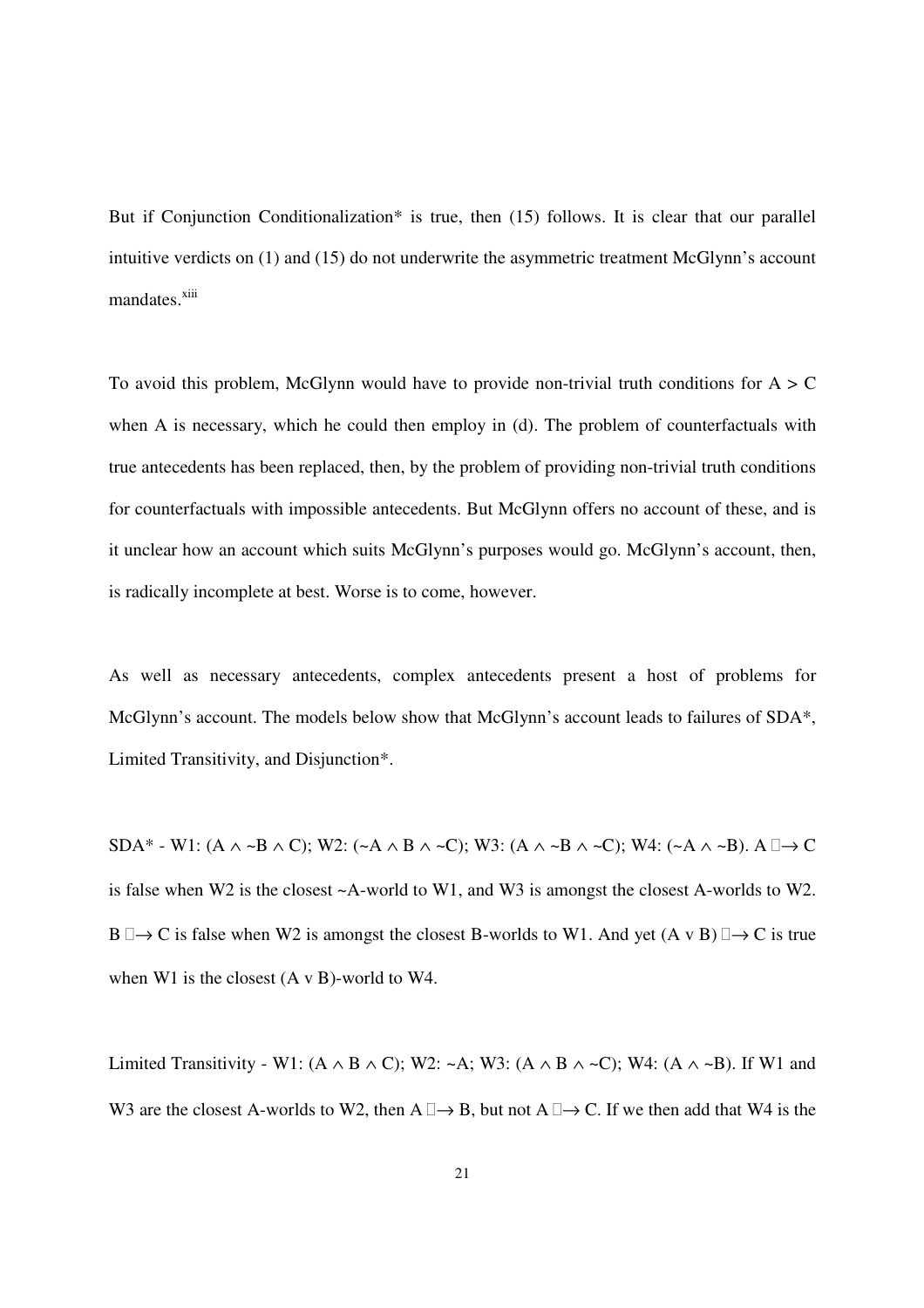closest ~(A  $\land$  B)-world to W1 and W1 the closest (A  $\land$  B)-world to W4, (A  $\land$  B)  $\rightarrow$  C is also true.

Disjunction\* - W1: (A  $\land$  B  $\land$  C); W2: (~A  $\land$  B  $\land$  C); W3: (A  $\land$  ~B  $\land$  C); W4: (~A  $\land$  ~B); W5: ( $\sim$ A  $\land$  B  $\land$   $\sim$ C). If W2 and W3 are the closest  $\sim$ A/ $\sim$ B-worlds to W1 respectively, and W1 the closest  $(A \wedge B)/A/B$ -worlds to W2 and W3, then  $A \rightarrow C$ ,  $B \rightarrow C$ , and  $(A \wedge B) \rightarrow C$ . But if the closest  $\sim$ (A v B)-world to W1 is W4, and amongst the closest (A v B)-worlds to it are W5, then  $(A \vee B) \rightarrow C$  is false.<sup>xiv</sup>

So here we see that McGlynn's semantics invalidates a range of compelling principles of counterfactual logic. As with Penczek's account, appealing to Constraints 1 and 2 does not help. The validity of the principles can be restored on McGlynn's semantics if it is supplemented with.

Constraint 5: For any A which is true at w, if v is amongst the closest  $\sim$ A-worlds to w, then w is *the* closest A-world to v.

Unfortunately, however, Constraint 5 also validates Conjunction Conditionalization as the world of evaluation is the only relevant A-world.<sup>xv</sup> The weaker

Constraint 6: For any A which is true at w, if v is amongst the closest  $\sim$ A-worlds to w, then w is *amongst* the closest A-world to v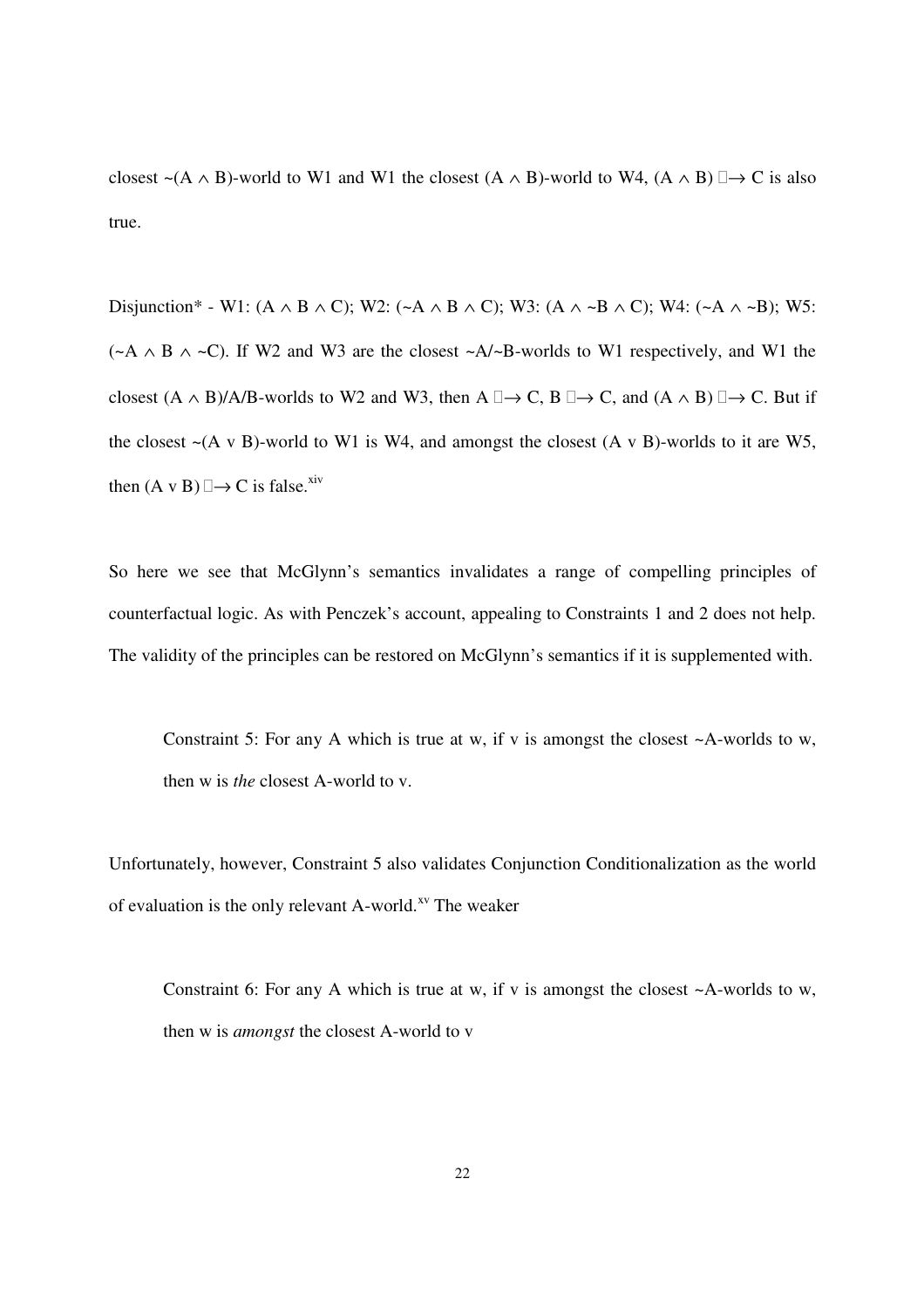does not validate Conjunction Conditionalization, but neither does it validate the theorems of VW which can be seen by checking the countermodels above.

Of course, this does not show that there is no constraint which delivers the appropriate logic. But given McGlynn's other commitments we have good reason to think that no such constraint will be forthcoming. Consider the countermodel to Disjunction\* above. Let us add that in W1, C is overdetermined by two independent indeterministic causes, A and B. Given this set up the closest ~A-world to W1 will be W2. This is because whether or not A obtains is irrelevant to the causal chain between B and C, and so we hold the result of this causal chain fixed when considering ~A. By parallel reasoning W3 is the closest ~B-world to W1. As C was caused by both A and B, and absent any pre-empted causes, the closest  $-(A \vee B)$ -worlds to W1 will be ones like W4, where ~C. Now since A and B are *indeterministic* causes of C, the closest (A v B) worlds to W4 will include worlds like W5 where at least one of the causes is present but the effect is not. So given the truth of irrelevant semifactuals even in indeterministic contexts, McGlynn's semantics cannot be supplemented to validate Disjunction\*.

It might be replied on McGlynn's behalf that he manages to hold on to the above principles when the antecedents are false and that this is good enough. But principles like Disjunction\* seem compelling regardless of the truth value of the antecedents involved. Similarly, the good instances of Transitivity, to be explained by the validity of Limited Transitivity, look good even when the antecedents are true. But McGlynn can't help himself to this explanation since he invalidates Limited Transitivity in such cases. The possible world semanticist seeking to invalidate Conjunction Conditionalization must, then, consider alternative proposals.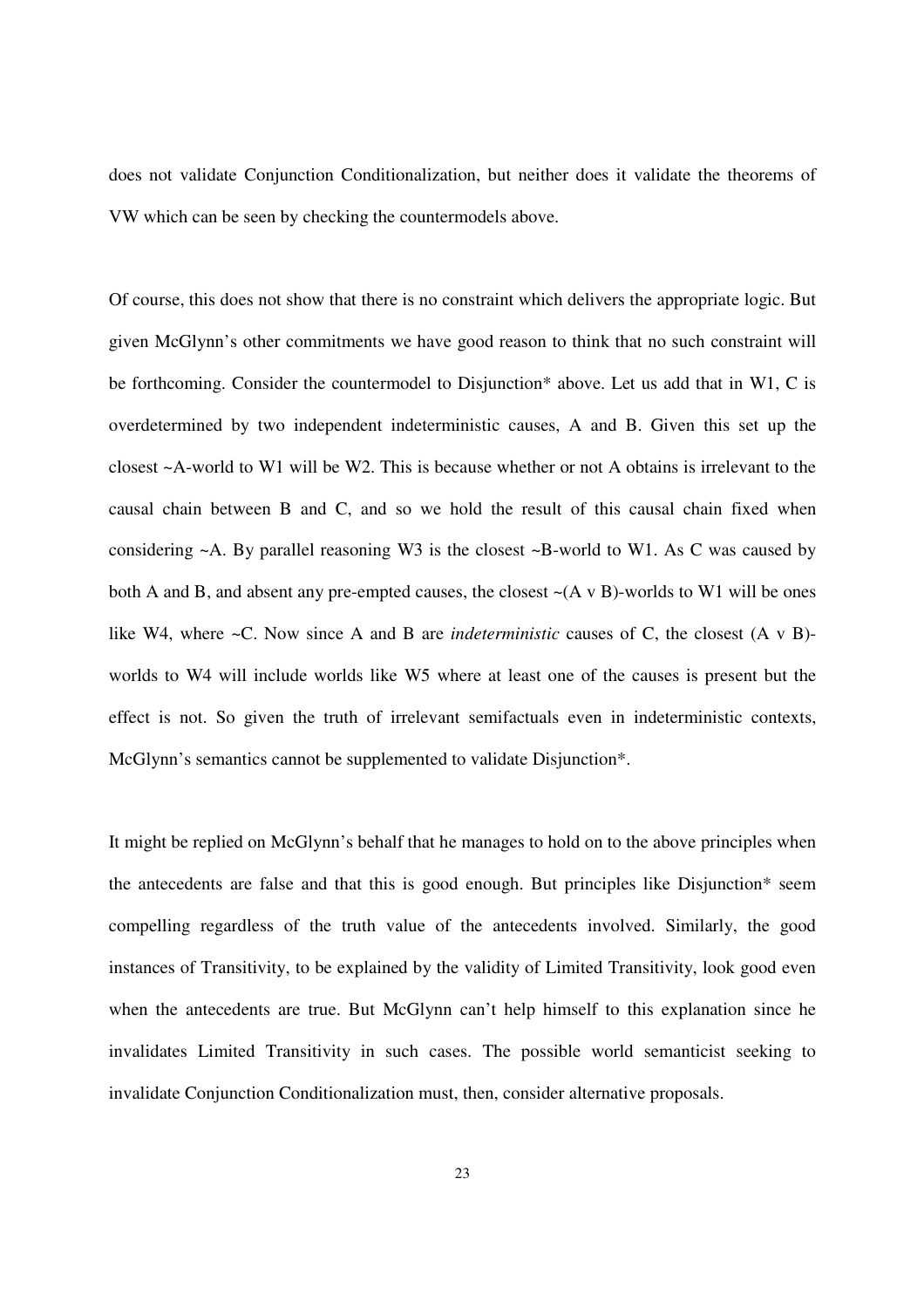#### **6. Cogburn and Roland**

Cogburn and Roland (2013: 257), motivated by problems with Sosa's counterfactual account of safe belief, provide an alternative semantics for counterfactuals which avoids Conjunction Conditionalization.<sup>xvi</sup> Their proposal is that:

A  $\rightarrow$  C is non-vacuously true in a context C and a world w iff most of the (C,w)relevantly similar A-worlds are C-worlds.<sup>xvii</sup>

Cogburn and Roland's idea is that within a context, there is some fixed class of worlds that are relevant to the truth of counterfactuals in that context. If most of the A-worlds within this set are C-worlds, then  $A \rightarrow C$ . Their proposal is akin to a contextually-sensitive strict conditional account of counterfactuals, such as von Fintel's (2001), except that for Cogburn and Roland the truth of  $A \rightarrow C$  requires only that *most* A-worlds are C-worlds, not that all of them are.<sup>xviii</sup> An alternative proposal along Cogburn and Roland's lines is to amend Lewis's variably strict approach:  $A \rightarrow C$  is non-vacuously true iff most of the closest A-worlds are C-worlds. Nothing I say below turns on whether we opt for Cogburn and Roland's official account or the variant just sketched.

Although it avoids Conjunction Conditionalization, Cogburn and Roland's proposal is manifestly flawed. To start with, Cogburn and Roland's specific proposal has two obvious problems. First, rather than 'most', Cogburn and Roland would do better to opt for 'at least n%', for some large n (cf. Bennett, 2003: §98). This is because, if I do not toss a biased coin which comes up heads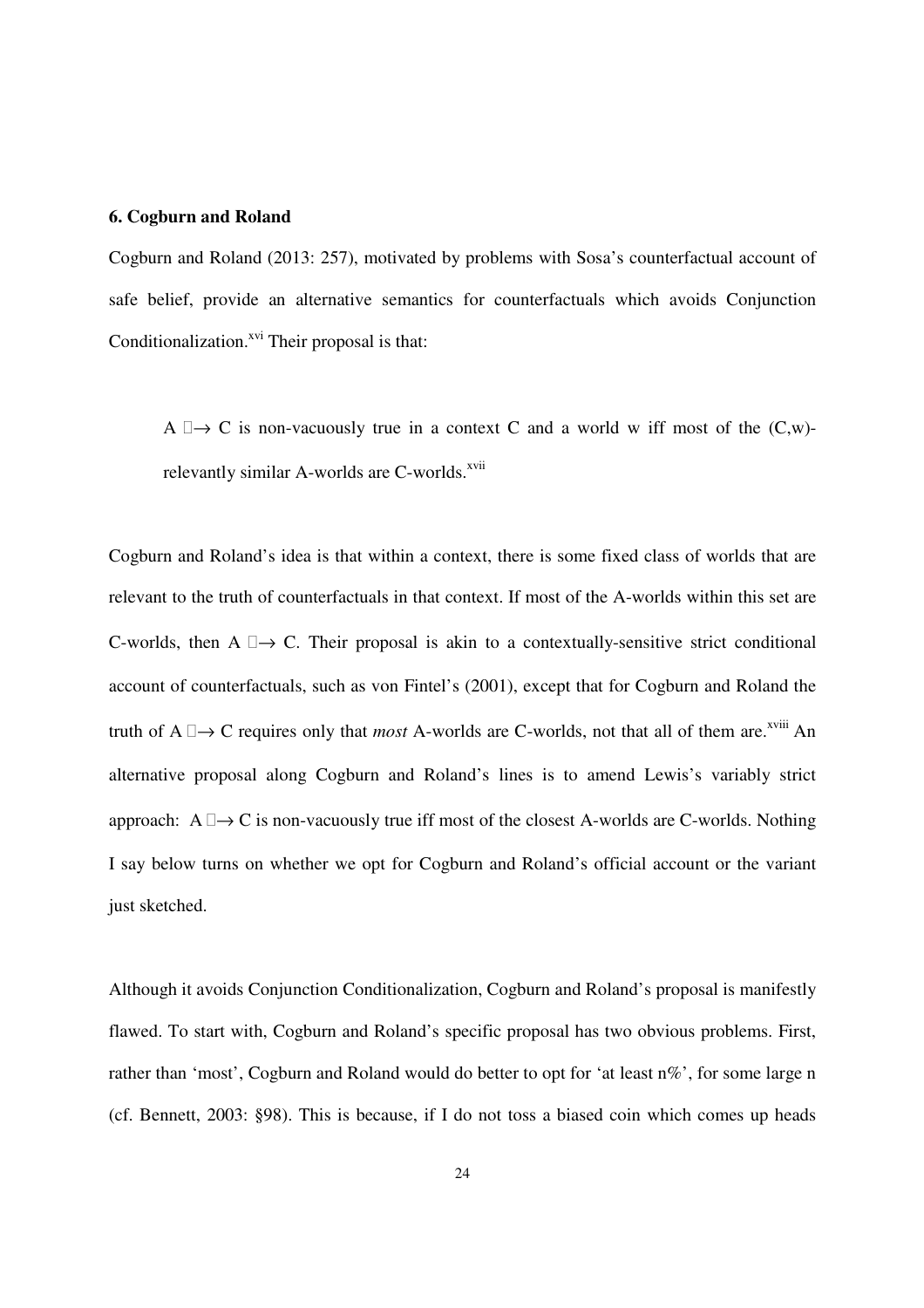51% of the time, we do not want to endorse 'if I had tossed the coin, it would have come up heads' even though most of the relevant worlds in which it is tossed, are ones in which it lands heads.

Second, Cogburn and Roland's proposal invalidates Modus Ponens (cf. Bennett, 2003: 250). That n% of  $(C,w)$ -similar A-worlds are C-worlds does not preclude the actual world being an (A ∧ ~C)-world. Although Modus Ponens for counterfactuals is occasionally rejected, most theorists who reject Conjunction Conditionalization wish to validate it. Moreover, Cogburn and Roland's motivation for rejecting Conjunction Conditionalization does not extend to Modus Ponens.

It is easy enough to amend Cogburn and Roland's proposal in the light of the above problems, however, and some of their remarks suggest the way that they would go:

A  $\rightarrow$  C is non-vacuously true in a context C and a world w iff at least n% of (C,w)relevantly similar A-worlds are C-worlds and all very close (C,w)-relevantly similar Aworlds are C-worlds.

If we add to this truth condition that the actual world is always one of the very close  $(C,w)$ relevantly similar A-worlds for any true A, Modus Ponens is restored.<sup>xix</sup>

But even this tidied-up version of Cogburn and Roland's proposal is inadequate.<sup>xx</sup> The logic of 'at least n%' is very different from the logic of 'all', so we should expect Cogburn and Roland's semantics to deliver a logic different to the standard Stalnaker-Lewis logic. And this is indeed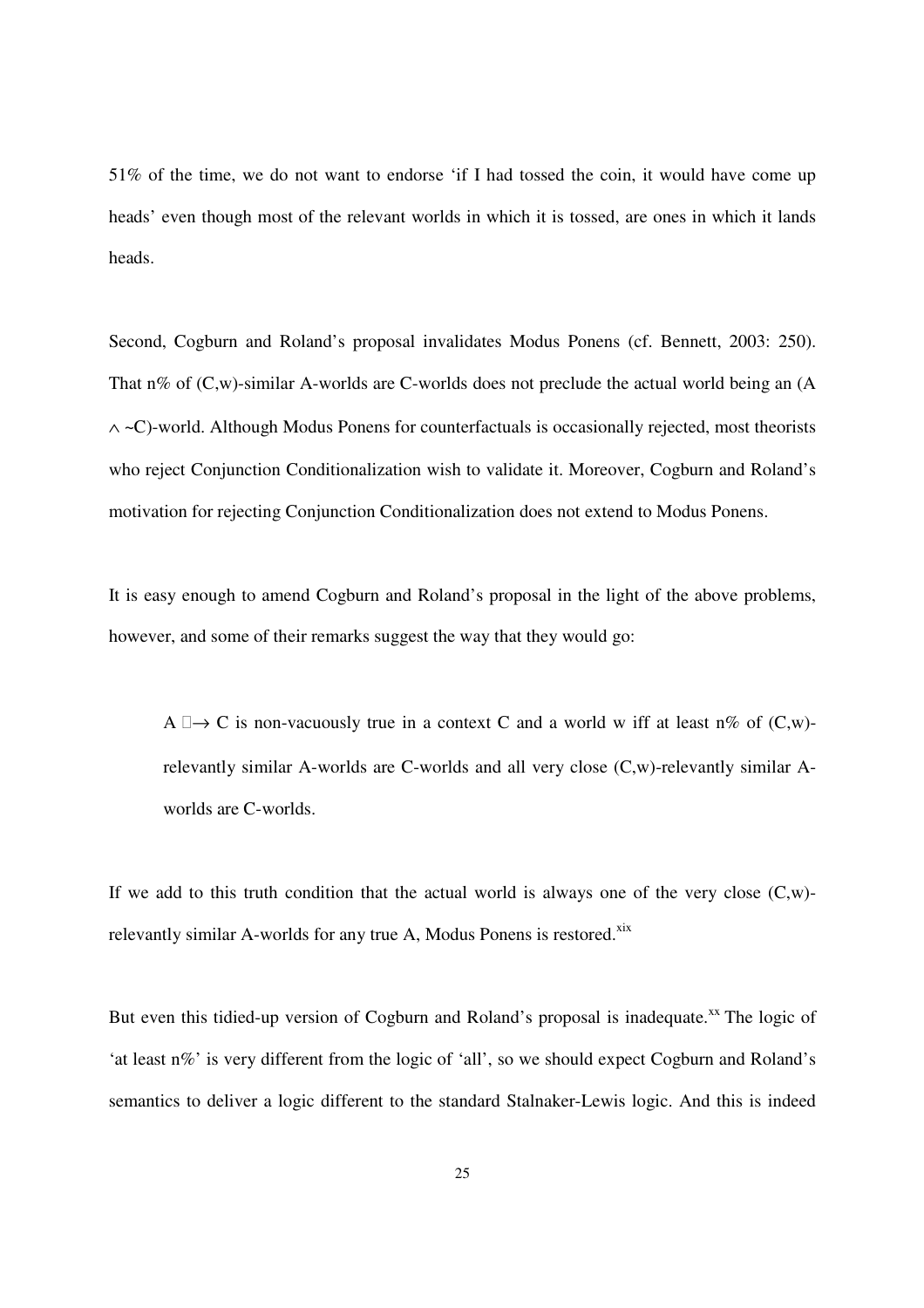the case. The most obvious difference stems from the invalidity of: at least  $n\%$  of A's are B; at least n% of A's are C; therefore, at least n% of A's are B and C. This feature of the logic of 'at least n%' means that Cogburn and Roland's proposal invalidates Agglomeration (cf. Hawthorne, 2003: 397-398). This alone means that Cogburn and Roland's account represents a significant departure from the standard account. But it is worth noting that their account is revisionary in further ways.

First, Cogburn and Roland's proposal invalidates Limited Transitivity: that n% of A-worlds are B-worlds, and n% of  $(A \wedge B)$ -worlds are C-worlds, only entails that n%<sup>2</sup> of A-worlds are Cworlds.

Second, their proposal invalidates Disjunction\*: suppose that there are n-worlds where  $(A \wedge B \wedge B)$ C), one world where  $(A \land \neg B \land \neg C)$ , and one world where  $(\neg A \land B \land \neg C)$ . This means that n/(n+1)% of A-worlds are C-worlds, n/(n+1)% of B-worlds are C-worlds, and 100% of  $(A \wedge B)$ worlds are C-worlds, but only  $n/(n+2)\%$  of  $(A \vee B)$ -worlds are C-worlds. So, if it is required that n/(n+1)% of antecedent-worlds are consequent worlds for a counterfactual to be true, then A  $\rightarrow$ C, B  $\rightarrow$  C, and  $(A \wedge B) \rightarrow C$  are all true, whereas  $(A \vee B) \rightarrow C$  is not, and so Disjunction\* is invalid.

Finally, Cogburn and Roland have to reject SDA\* too as the following model shows: let there be m worlds which are  $(A \land \neg B \land C)$ -worlds, m worlds which are  $(\neg A \land B \land C)$ -worlds, and n worlds which are  $(A \wedge B \wedge \neg C)$ -worlds. Then we have it that there are  $2m/(n+2m)$   $((A \vee B) \wedge C)$ worlds, but only m/(n+m) (A  $\land$  C)-worlds and m/(n+m) (B  $\land$  C)-worlds. But 2m/(n+2m) is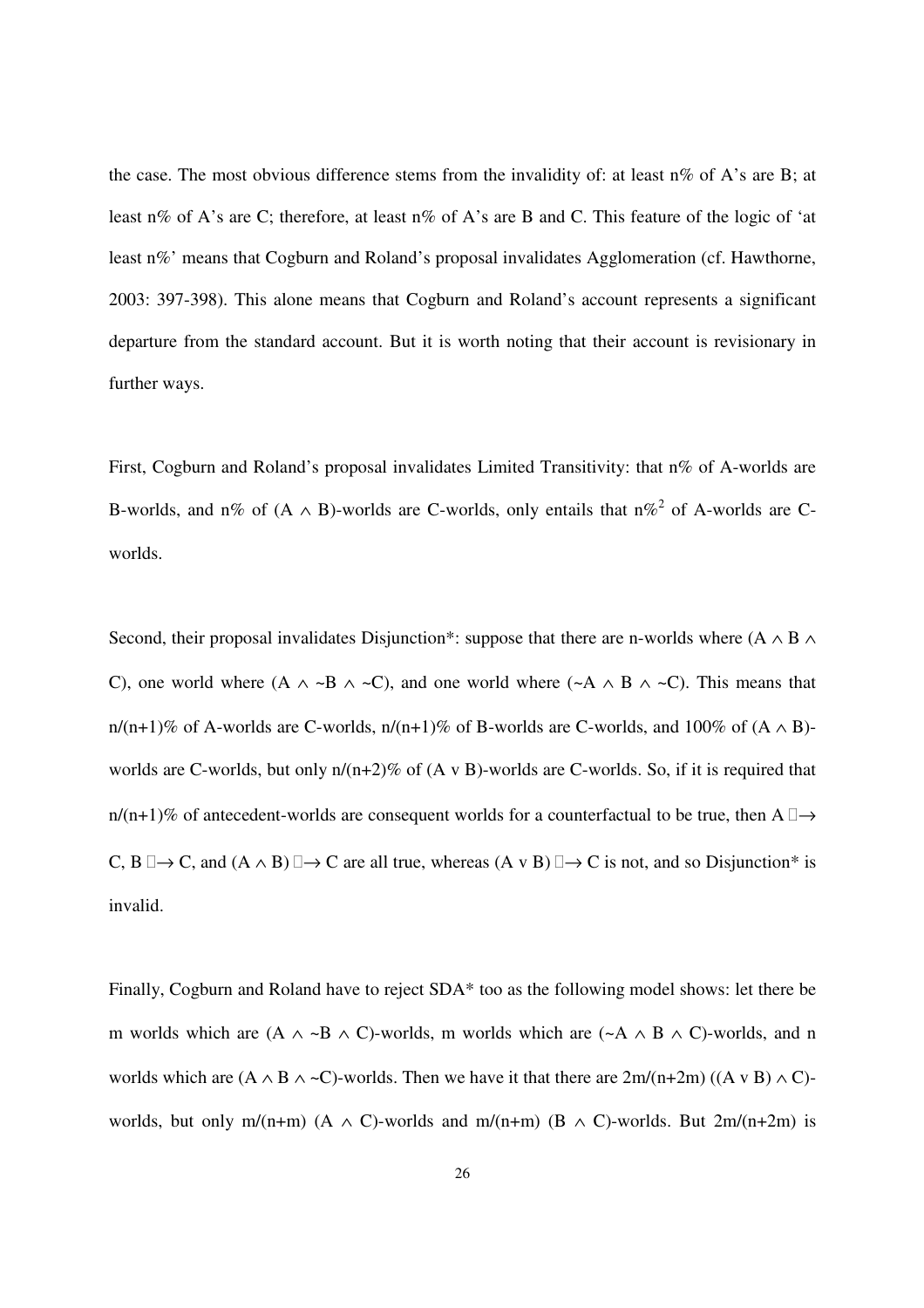always greater than m/(n+m), so if we set the threshold for truth at  $2m/(n+2m)\%$ , then  $(A \vee B)$  $\rightarrow$  C will be true, but neither of A  $\rightarrow$  C or B  $\rightarrow$  C will be, thus invalidating SDA\*.

So, like the accounts above, Cogburn and Roland invalidate Limited Transitivity, SDA\*, and Disjunction\*, and in addition they also invalidate Agglomeration. This seems like a large cost just to avoid Conjunction Conditionalization.

## **7. Gundersen**

Gundersen (2004) rejects Conjunction Conditionalization for reasons along the lines of the Connection Hypothesis. What he thinks is important for  $A \rightarrow C$  is that all 'normal' A-worlds be C-worlds. And the type of normality or connection that he thinks is important is probability raising. So, for Gundersen,  $A \rightarrow C$  is true iff both of the following are satisfied:

- (16) P(C/A) is greater than  $P(\sim C/A)$
- (17) P(C/A) is greater than  $P(C/-A)^{xxi}$

As we noted above (§4), those who endorse the Connection Hypothesis face a general challenge, namely that irrelevant semifactuals seem to provide a counterexample, and relatedly, that the Connection Hypothesis violates Weakening the Consequent. Gundersen's response is to distinguish between genuine counterfactuals and subjunctives with true antecedents on the one hand, and semifactuals on the other. For Gundersen, the former types of conditional assert a connection between the antecedent and the consequent, and are to be treated by his clause for A  $\rightarrow$  C above. On the other hand, Gundersen claims that semifactuals assert the lack of the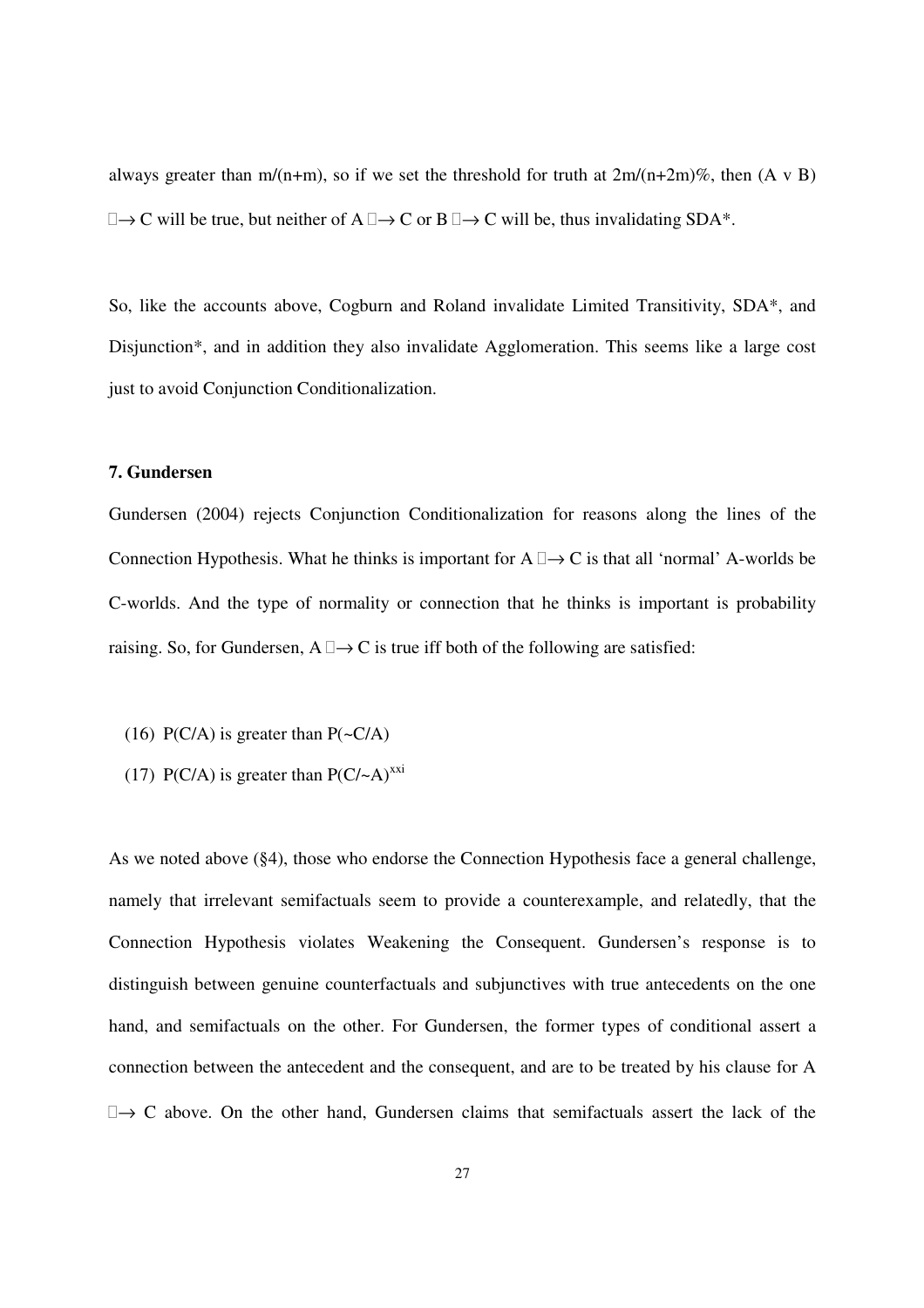opposite connection. That is, a semifactual 'if A were the case, C would have been the case' is treated by Gundersen not as A  $\rightarrow$  C, but rather as ~(A  $\rightarrow$  ~C). As a result Gundersen need not reject the truth of irrelevant semifactuals, nor does his account invalidate Weakening the Consequent *on the grounds that Penczek's account does.xxii* Nevertheless, Gundersen's account is not without its problems.

Given that  $P(C/A)=n$  says that the proportion of the relevant A-cases that are C-cases is n, the logic that Gundersen's semantics validates shares certain features with the logic of Cogburn and Roland's account. In particular, neither Modus Ponens nor Agglomeration is validated. Gundersen is aware of the former and takes this to be a virtue of his account, since w can be abnormal, for instance by being an  $(A \wedge \neg C)$ -world when A almost invariably brings about C. For Gundersen this latter fact makes  $A \rightarrow C$  true at w. Whatever the merits of dropping Modus Ponens, invalidating Agglomeration seems like a large cost.

Leaving to one side Modus Ponens and Agglomeration, Gundersen's account faces further problems. First, Gundersen has failed to provide an account of subjunctives with necessary antecedents, since P(C/~A) is undefined when A is necessary.

Second, Gundersen's semantics has further unpalatable consequences for the logic of conditionals as it invalidates Disjunction, SDA\*, and Limited Transitivity in essentially the same way as Cogburn and Roland's does since  $P(C/A)$  is greater than  $P(\sim C/A)$  iff most of the Aworlds are C worlds. But in addition, Gundersen's account also invalidates Weakening the Consequent. This is because when B entails C, the following claims are consistent: P(C/A) is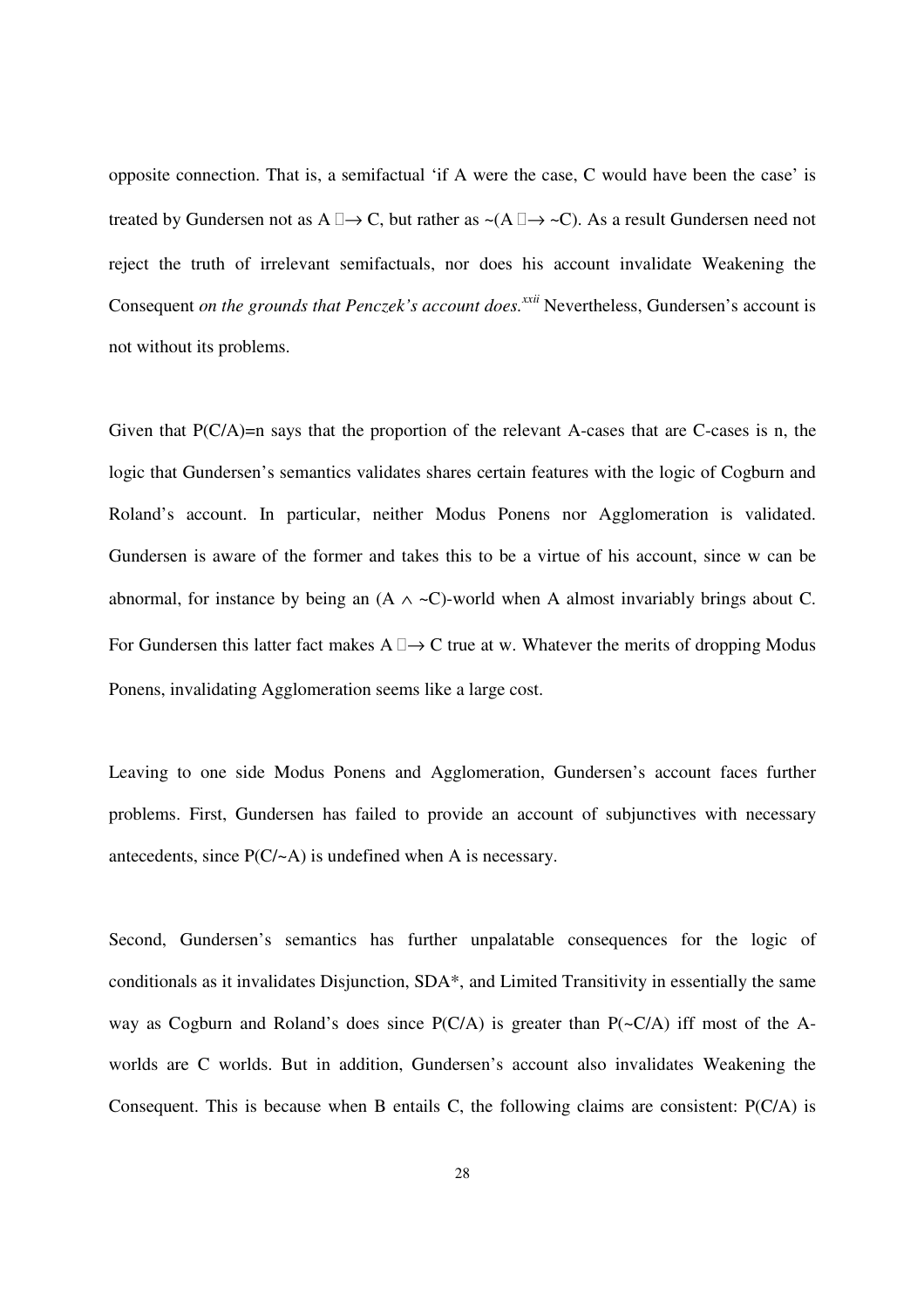greater than  $P(\sim C/A)$ ;  $P(B/A)$  is greater than  $P(\sim B/A)$ ;  $P(B/A)$  is greater than  $P(B/\sim A)$ ; and yet  $P(C/A)$  is not greater than  $P(C/\sim A)$ . This is because all of the  $\sim A$ -worlds could be C-worlds, but only a few of them be B-worlds.

Gundersen emphasises that he is proposing an amendment of the standard account (2004: 3) and (2004: 18) that there is "a considerable degree of agreement" between his theory and Lewis's. Here I have highlighted the differences between the two theories and I take this to count against Gundersen.<sup>xxiii</sup>

#### **8. Lessons**

We have seen that the above proposals for invalidating Conjunction Conditionalization have wider consequences for the logic of counterfactuals. Moreover, although they are within the spirit of the standard approach, the resulting logic is importantly different. There is, then, a general lesson that the above attempts to circumvent Conjunction Conditionalization remind us of. One cannot simply take a semantics, S, which validates a logic, L, a theorem of which is P, and amend S to some S\* which does not validate P, so that S\* validates the logic that results from subtracting P from L.

There is, in addition, a more localized lesson. Penczek's and McGlynn's accounts mishandle counterfactuals with complex antecedents because they, in effect, make the truth of a counterfactual an antecedent-relative matter. On the standard account, antecedents determine that we are concerned only with worlds where the antecedent holds true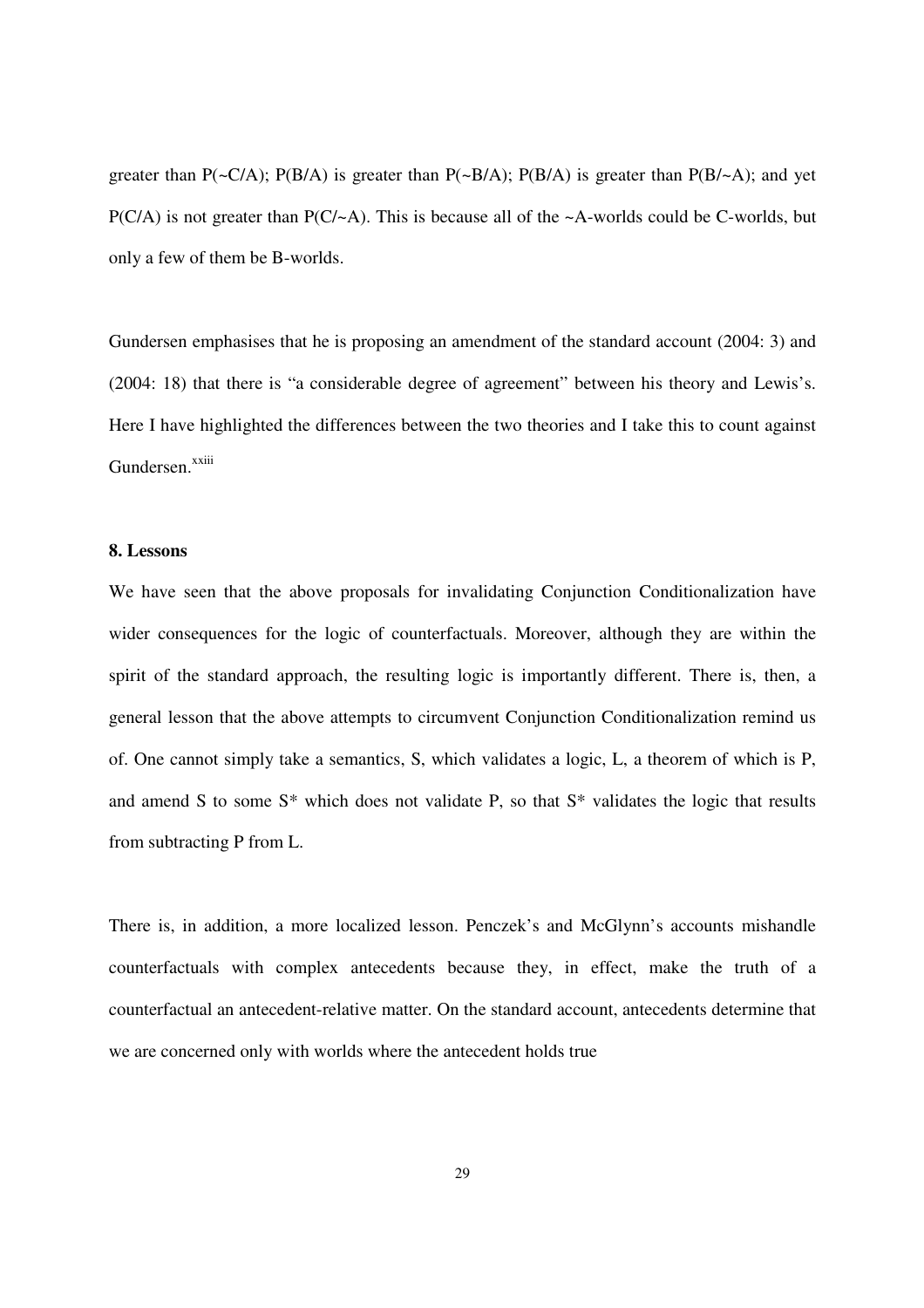but that is their only role in determining [the] selection [of worlds]. The rest of the job is done by some antecedent-independent conception of similarity or minimal difference (Stalnaker, 1987: 129-130).<sup>xxiv</sup>

On McGlynn's semantics, however, this is not the case: when an antecedent, A, is true, it plays a further role, partly determining which worlds are relevant to determining the conditional's truth. For example, when  $(A \wedge B)$ , the worlds relevant to assessing  $A \rightarrow C$  can be disjoint from the worlds relevant to assessing B  $\rightarrow$  C, even when both sets of worlds are (A  $\land$  B)-worlds. And similar remarks apply to Penczek's account. True antecedents, then, do not just determine that we are concerned only with antecedent worlds. Such antecedent-relative semantics, without further constraints, do not validate the logical principles above in virtue of their antecedentrelativity. Those who wish to endorse antecedent-relativity should, then, ensure that they constrain their semantics in ways which deliver the appropriate logic.<sup>xxv</sup>

Although my focus has been on counterfactuals, it is worth noting a general lesson here for epistemologists. Cogburn and Roland, Gundersen, and McGlynn, all motivate their semantics, in part, by the utility of their semantics for epistemology. But Cogburn and Roland's final version of safe belief (cf. Pritchard, 2009: 34) makes no mention of counterfactuals:

S's belief that P is safe iff in *most* relevant worlds where S believes P (SBP), P, and in *all* very close relevant worlds where SBP, P.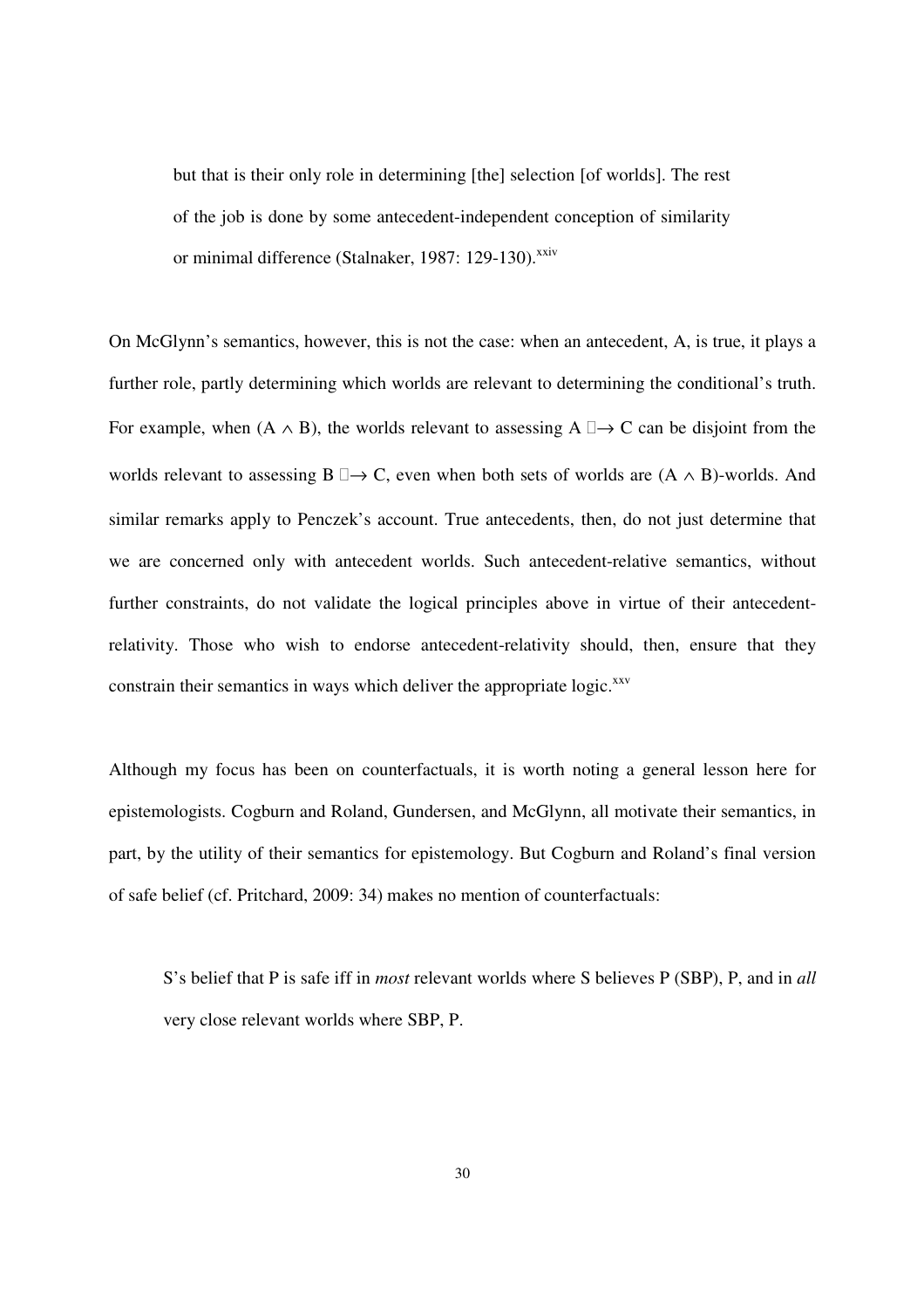More generally, we can specify an account of safe belief without committing to any claim about the semantics of counterfactuals: if we think T gives the truth conditions of SBP  $\rightarrow$  P, rather than saying SBP is safe iff SBP  $\rightarrow$  P, we can say instead that SBP is safe iff T, cutting out the claim about the semantics of counterfactuals. In McGlynn's terms, we can say that SBP is safe iff  $\sim$ SBP  $>$  (SBP  $>$  P). And what goes for safe belief goes for sensitive belief too. Formulating safety and sensitivity in terms of natural language counterfactuals adds nothing to a theory of knowledge, is unnecessarily committal, and so is hostage to the kind of issues we've been discussing above. This is particularly clear in the case of Cogburn and Roland, as their proposal simply grafts an implausible semantics for counterfactuals onto something like Pritchard's account of safe belief. Rather than amending the semantics of counterfactuals to make them suitable for epistemology, epistemologists should simply pick another tool for the job. Of course, whether safety and sensitivity are useful in epistemology is another question. But whether they are, or are not, does not turn on making substantial claims about natural language semantics.

#### **9. Revisiting the Problem**

We have seen that a range of possible worlds semantics for counterfactuals which invalidate Conjunction Conditionalization have interesting consequences that many will take to show their inadequacy. Given the difficulties with invalidating Conjunction Conditionalization within a logically conservative possible world semantics, perhaps we should abandon thinking of counterfactuals in terms of possible worlds (cf. Fine 2012). Alternatively, we could re-examine our reasons for rejecting Conjunction Conditionalization in the first place.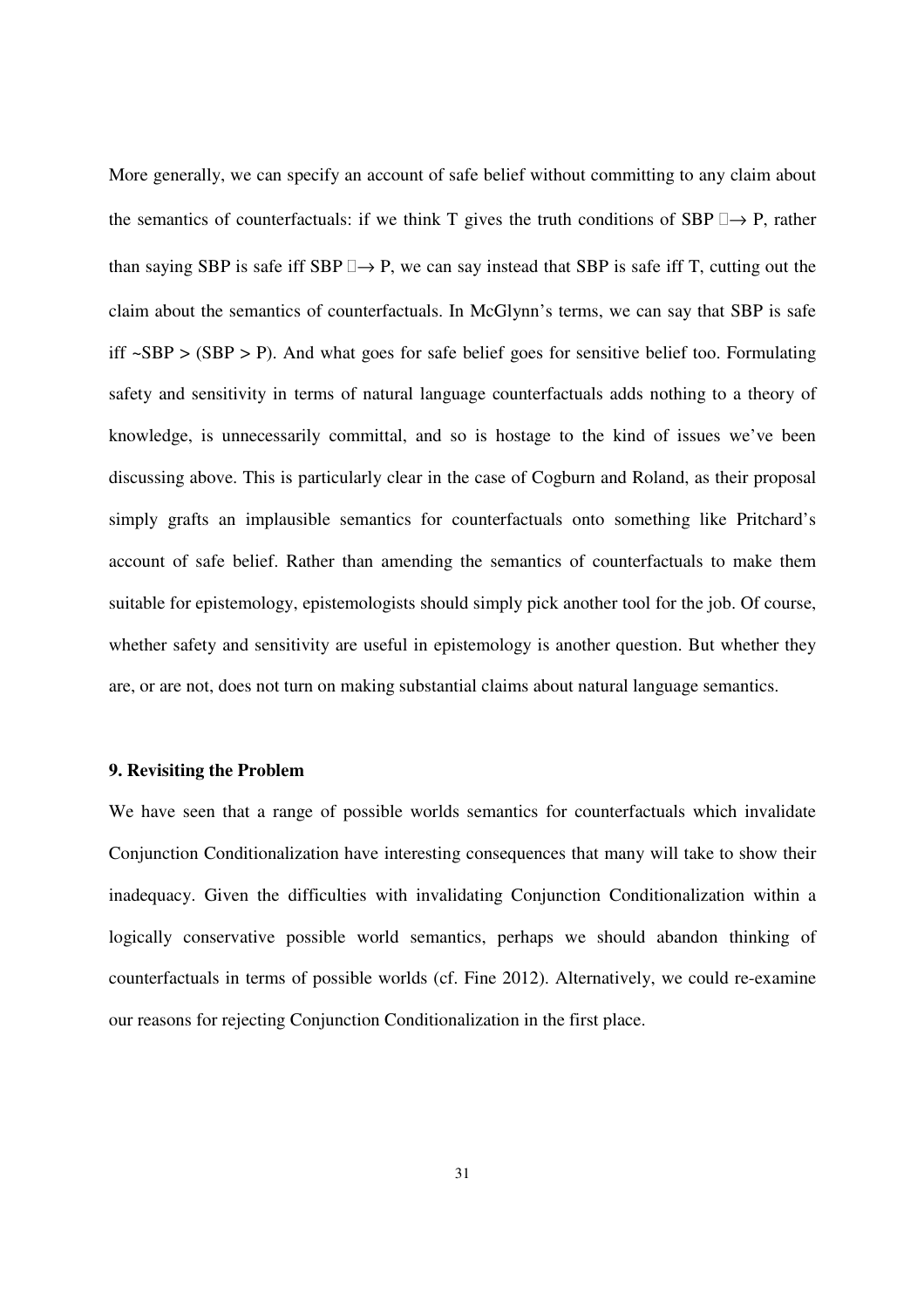We can recognize the validity of Conjunction Conditionalization, whilst at the same time accepting that not all counterfactuals with true components are assertable. Gundersen (2004: 3) claims that "counterfactuals are associated with a pragmatic implicature: one ought to assert them when their ... antecedent as a matter of fact is false. Or, at least one should only assert them when one, for whatever reasons, takes the antecedent to be false".<sup>xxvi</sup> This isn't quite right, however. As Edgington (2004: 23) notes, 'I think he must have taken arsenic, since he has suchand-such symptoms, and these are just the symptoms he would have, if he had taken arsenic' is perfectly felicitous. Rather, what I want to suggest is that counterfactuals are assertable only if they are true regardless of the truth value of the antecedent, so that McGlynn's truth conditions are in fact assertability conditions.

If Conjunction Conditionalization is valid, then A  $\land$  C is strictly stronger than A  $\rightarrow$  C. As a result, we should, by Grice's maximum of quantity, ceteris paribus assert A  $\land$  C, if we know it, rather than the weaker A  $\rightarrow$  C. Of course, some counterfactuals with true components are assertable even when the truth of A  $\land$  C is known, but given that A  $\land$  C is strictly stronger than A  $\rightarrow$  C, there must be some reason to assert the weaker A  $\rightarrow$  C. I suggest that if A  $\rightarrow$  C is assertable when A  $\land$  C is known, it is because we are not relying on the truth of the antecedent for the truth of the counterfactual so that the conditional is true regardless of the truth of A. In particular, when A  $\rightarrow$  C is assertable in such cases,  $\sim$ A > (A > C) is true as well. So an assertion of A  $\rightarrow$  C conversationally implies or otherwise suggests ~A > (A > C). But when ~A > (A > C) is false, as it is in the problematic instances of Conjunction Conditionalization, A  $\rightarrow$  C is not assertable. On the other hand, if we do not know that A, then in the disputed instances of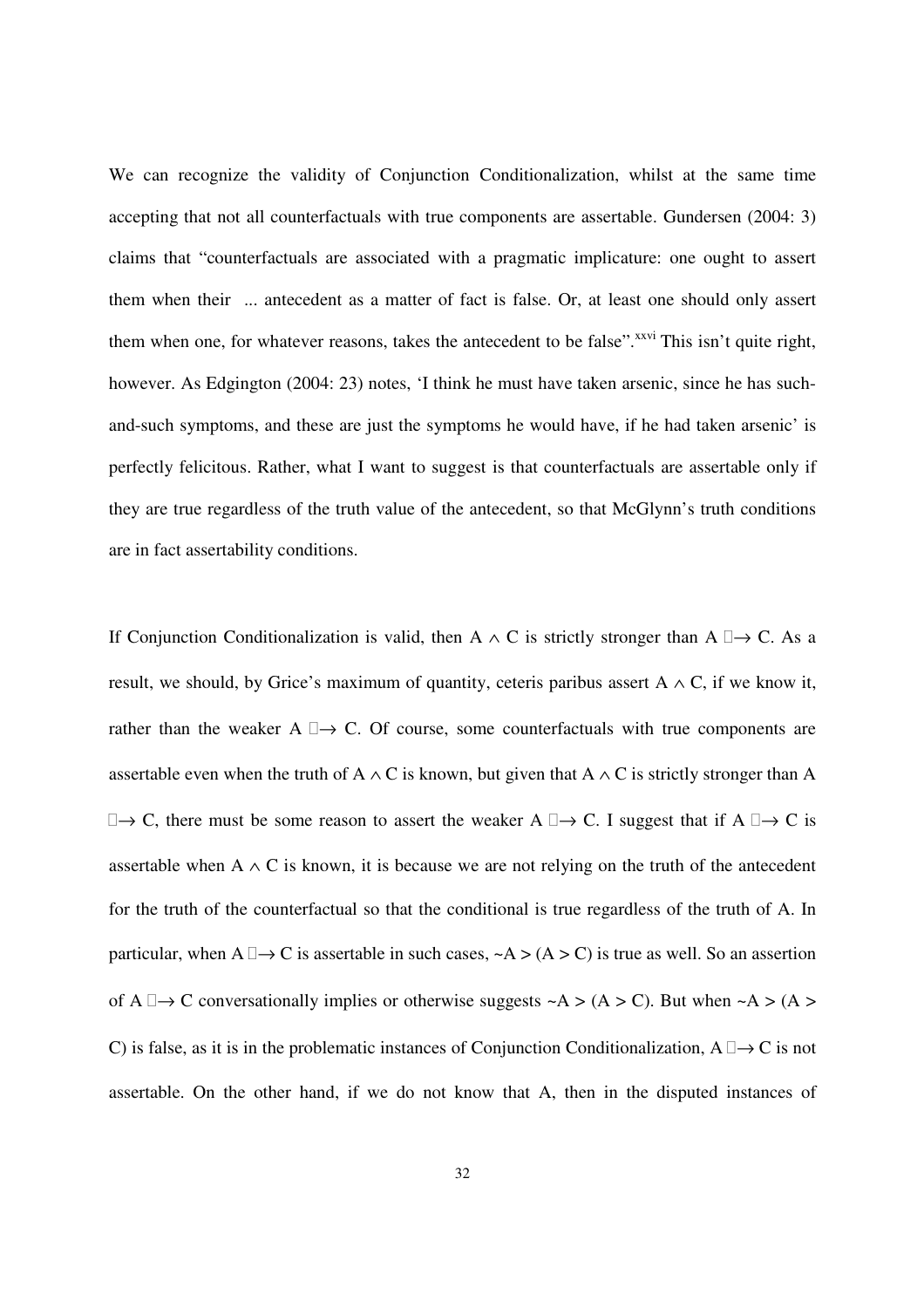Conjunction Conditionalization we do not know  $A \rightarrow C$  either, since  $A \rightarrow C$  is true in these cases only when A  $\land$  C is true. That is, in such cases  $\sim$ A > (A > C) is false, and since we cannot rule out  $\sim$  A, the falsity of  $(A > C)$  is an epistemic possibility. Therefore, on the standard account, where  $(A > C) \equiv (A \rightarrow C)$ ,  $A \rightarrow C$  will be unassertable given either Grice's maxim of quality or a knowledge norm of assertion. So whether or not we know  $A \wedge C$ ,  $A \rightarrow C$  is unassertable in the problematic cases. So the advocate of Conjunction Conditionalization can appeal to the falsity of  $\sim$ A > (A > C) to explain the infelicity of some true-true counterfactuals just as McGlynn does, but without encountering the problems that his account generates.<sup>xxvii</sup>

Department of Philosophy

University of Southampton

## **Appendix**

Disjunction:  $((A \rightarrow C) \land (B \rightarrow C)) \supset ((A \lor B) \rightarrow C)$ Disjunction\*:  $((A \rightarrow C) \land (B \rightarrow C) \land ((A \land B) \rightarrow C)) \supset ((A \lor B) \rightarrow C).$ 

Disjunction obviously entails Disjunction\*, so all that remains is to show the reverse entailment in a background logic of counterfactuals consisting of Agglomeration, Weakening the Consequent, Reflexivity, and Substitution of Logical Equivalents:

1. 
$$
(A \rightarrow C) \land (B \rightarrow C)
$$
  
\n2.  $A \rightarrow C$   
\n3. A  $\rightarrow C$   
\n4. A-Elimination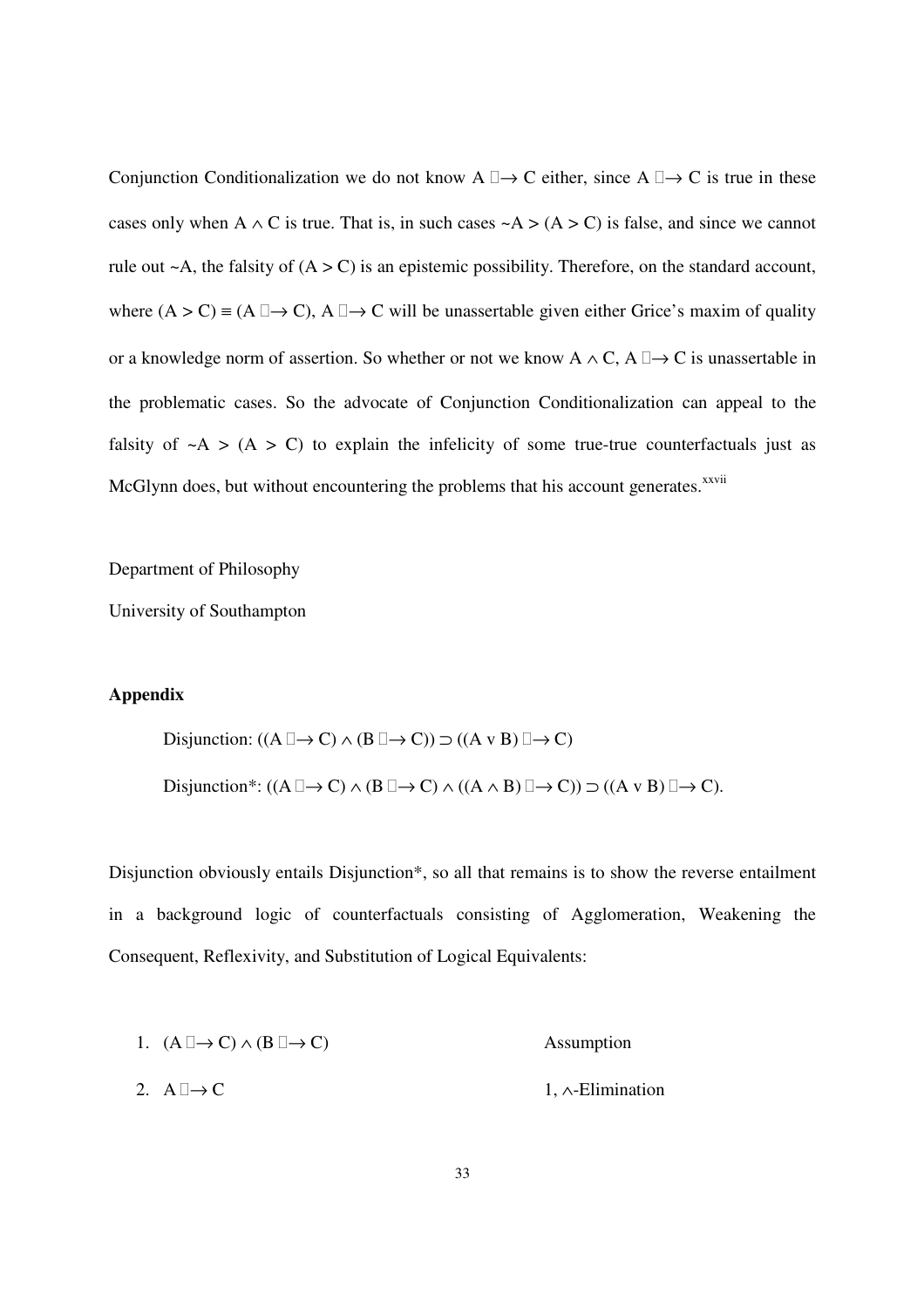| 3. B $\rightarrow$ C                                                   | $1, \wedge$ -Elimination               |
|------------------------------------------------------------------------|----------------------------------------|
| 4. A $\rightarrow$ (C v (B $\land \sim$ A))                            | 2, Weakening the Consequent            |
| 5. $(B \wedge \neg A) \rightarrow (B \wedge \neg A)$                   | Reflexivity                            |
| 6. $(B \wedge \neg A) \rightarrow (C \vee (B \wedge \neg A))$          | 5, Weakening                           |
| 7. $(A \wedge B \wedge \neg A) \rightarrow (A \wedge B \wedge \neg A)$ | Reflexivity                            |
| 8. $(A \wedge B \wedge \neg A) \rightarrow (C \vee (B \wedge \neg A))$ | 7 Weakening                            |
| 9. $(A \vee (B \wedge \neg A)) \rightarrow (C \vee (B \wedge \neg A))$ | $4,6,8$ , Disjunction*                 |
| 10. $(A \vee B) \rightarrow (C \vee (B \wedge A))$                     | 9, Substitution of logical equivalents |

By a symmetrical argument (switching A and B everywhere) we have

11.  $(A \vee B) \rightarrow (C \vee (A \wedge \neg B))$ 

so this gives us

| 12. $(A \vee B) \rightarrow ((C \vee (A \wedge \neg B)) \wedge (C \vee (B \wedge \neg A)))$ | 10,11, Agglomeration                        |
|---------------------------------------------------------------------------------------------|---------------------------------------------|
| 13. $(A \vee B) \rightarrow C$                                                              | 12, Weakening the Consequent                |
| 14. $((A \rightarrow C) \land (B \rightarrow C)) \supset ((A \lor B) \rightarrow C)$        | 1, 13, Conditional Proof. <sup>xxviii</sup> |

# **References**

Adams, E. (1975) *The Logic of Conditionals*. Dordrecht, Netherlands: Reidel.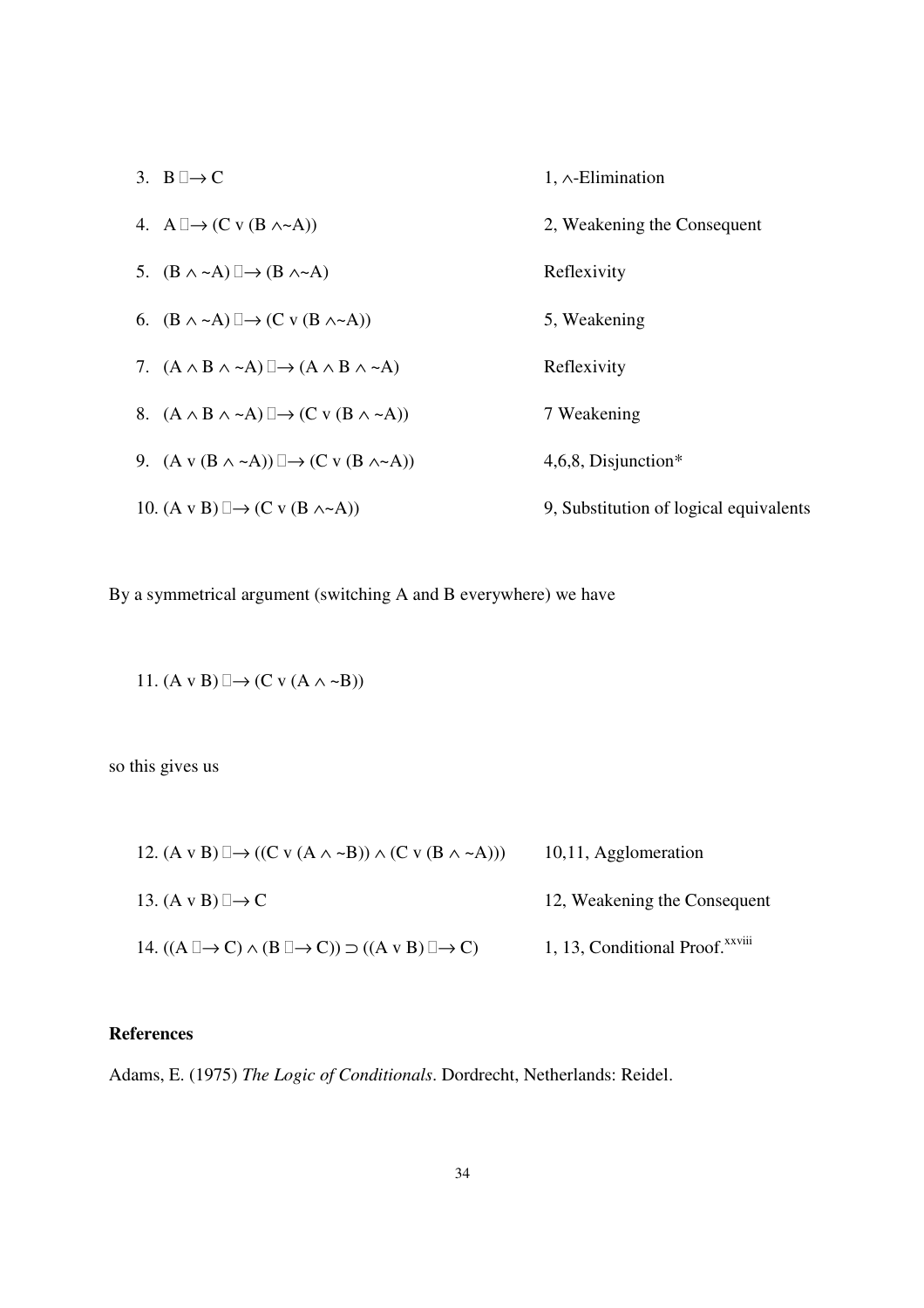Ahmed, A. (2011) "Walters on Conjunction Conditionalization". *Proceedings of the Aristotelian Society* CXI: 113-20.

Bennett, J. (1974) "Counterfactuals and Possible Worlds". *Canadian Journal of Philosophy* 4: 381-402.

Bennett, J. (2003) *A Philosophical Guide to Conditionals*. Oxford: OUP.

Bigelow, J. (1976) "If-then meets the possible worlds". *Philosophia* 6: 215-236.

Burgess, J. (1981) "Quick Completeness Proofs for Some Logics of Conditionals". *Notre Dame Journal of Formal Logic* 22: 76-84.

Butcher, D. 1983: An Incompatible Pair of Subjunctive Conditional Modal Axioms. *Philosophical Studies,* 44: 71-110.

Cogburn, J. and Roland, J.W. (2013) "Safety and the True-True Problem". *Pacific Philosophical Quarterly* 94: 246-267.

Dowe, P. and Noordhof, P. (eds) (2004) *Cause and Chance: Causation in an Indeterministic World*. London: Routledge.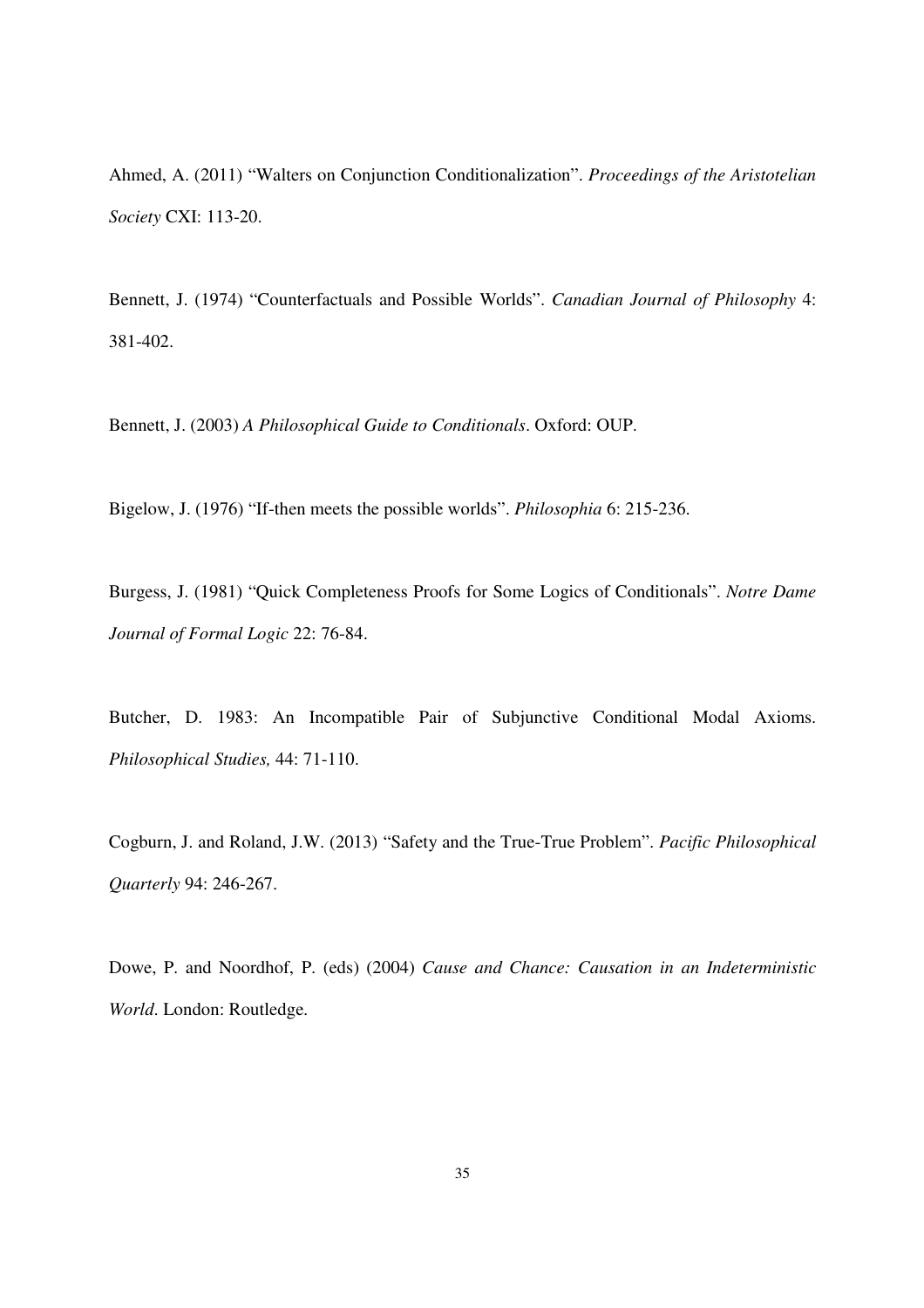Edgington, D. (2004) "Counterfactuals and the Benefit of Hindsight". In Dowe, P. and Noordhof, P. (eds) 2004, pp.12-27.

Fine, K. (1975) "Critical Notice of David Lewis's Counterfactuals". Mind 84: 451-458. Reprinted in his Modality and Tense (2005) Oxford: OUP, pp. 357-365

Fine, K. (2012) "Counterfactuals without Possible Worlds". *Journal of Philosophy* CIX: 221- 246.

von Fintel, K. (2001) "Counterfactuals in a Dynamic Context". In *Ken Hale: A Life in Language*. Edited by Michael Kenstowicz. Cambridge, MA: MIT Press, pp. 123-92.

Gärdenfors, P. (1978) "Conditionals and changes of belief". *Acta Philosophica Fennica* 30: 381- 404.

Gauker, C. (2005) *Conditionals in Context*. Cambridge MA: MIT Press.

Gundersen, L. (2004) "Outline of a new semantics for counterfactuals". *Pacific Philosophical Quarterly* 85: 1-20.

Hawthorne, J. (2005) "Chance and counterfactuals". *Philosophy and Phenomenological Research* 70: 396-405.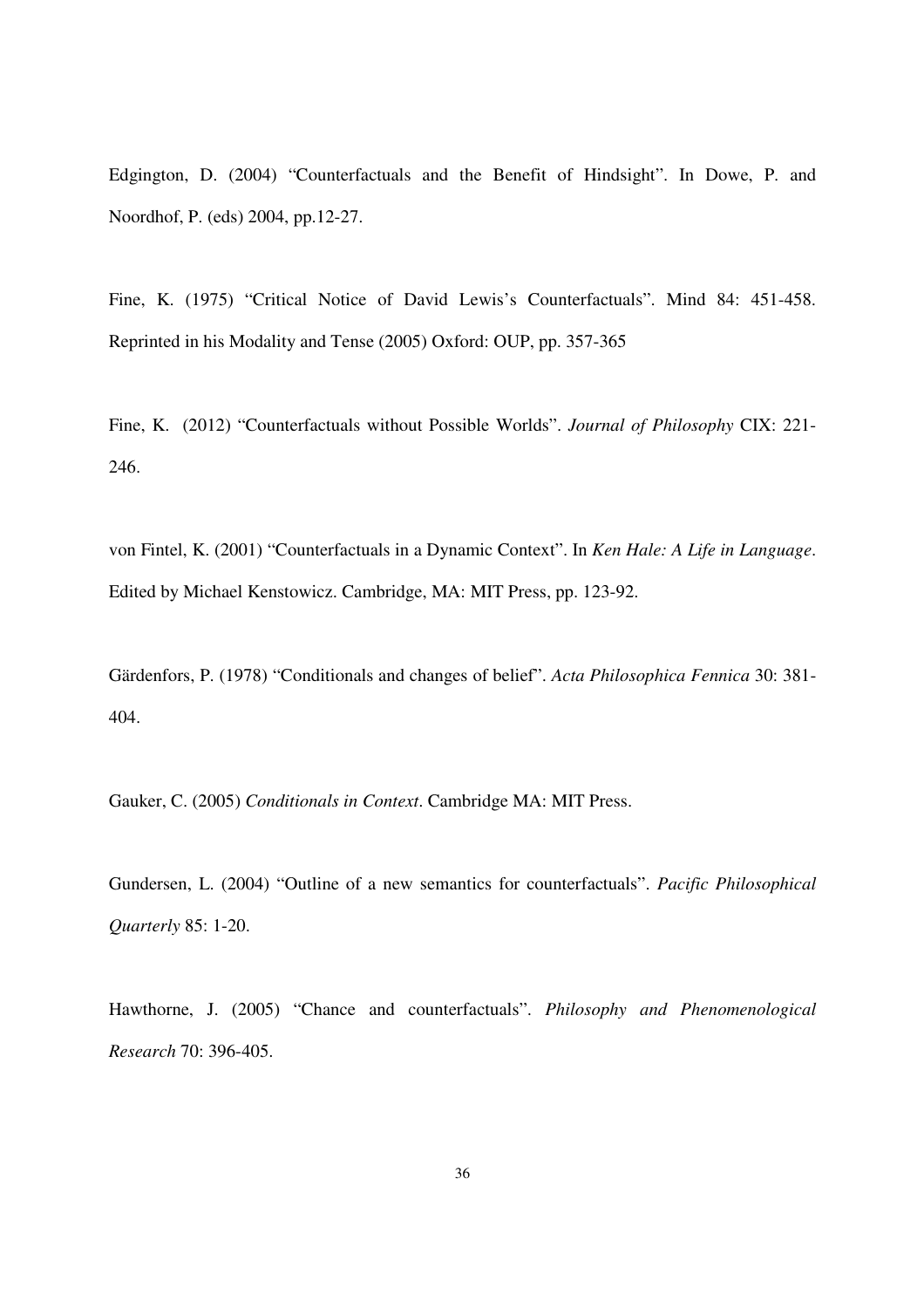Kvart, I. (1986) *A Theory of Counterfactuals*. Indianapolis: Hackett.

Lewis, D. (1971) "Completeness and decidability of three logics of counterfactual conditionals". *Theoria* 37: 74-85.

Lewis, D. (1979) "Counterfactual Dependence and Time's Arrow". *Nous* 13: 455-76. Reprinted with postscripts in his *Philosophical Papers: Volume II*. (1986). Oxford: OUP.

Lewis, D. (1986) *Counterfactuals*, revised edn. Oxford: Basil Blackwell.

Lowe, E.J. (1995) "The Truth About Counterfactuals". *The Philosophical Quarterly* 45: 41-59.

McDermott, M. (2007) "True Antecedents". *Acta Analytica* 22: 333-335.

McGlynn, A. (2012) "The Problem of True-True Counterfactuals". *Analysis* 72: 276-285.

McKay, T. and van Inwagen, P. (1977) "Counterfactuals with disjunctive antecedents". *Philosophical Studies* 31: 353-356.

Mizrahi, M. (2013) "Why Hypothetical Syllogism is Invalid for Indicative Conditionals". *Thought* 2: 40-43.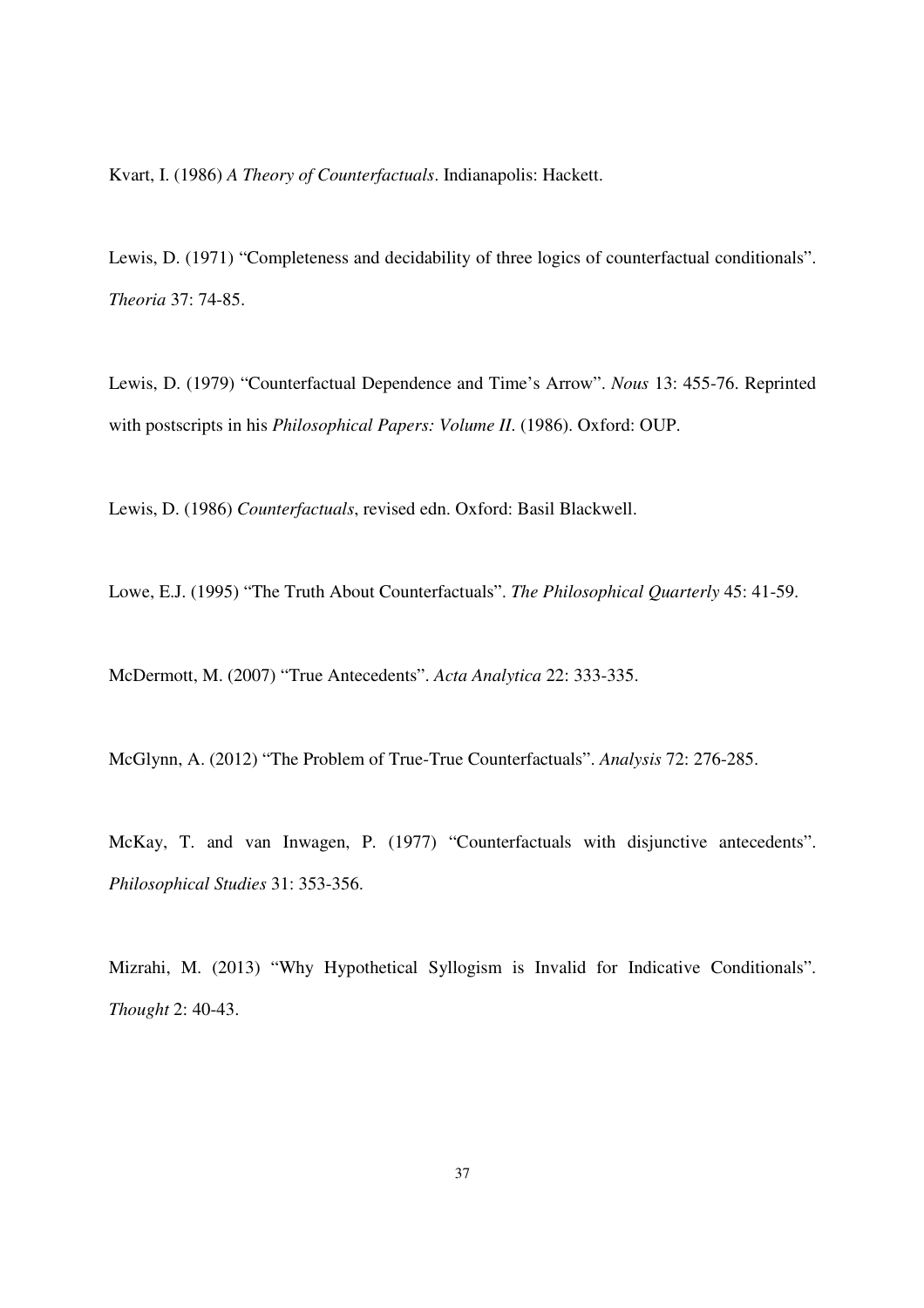Noordhof, P. (2004) "Prospects for a counterfactual theory of causation". In Dowe and Noordhof (eds) 2004, pp. 188–201.

Nute, D. (1980) *Topics in Conditional Logic*. Boston, MA: Reidel.

Penczek, A. (1997) "Counterfactuals with true components". *Erkenntnis* 46: 79-85.

Phillips, I. (2007)"Morgenbesser cases and closet determinism". *Analysis* 67: 42-49.

Pritchard, D. (2009) "Safety-Based Epistemology, Whither Now?" *Journal of Philosophical Research* 34: 33–45.

Pollock, J. (1976) *Subjunctive Reasoning*. Boston, MA: Reidel.

Pruss, A. (2007) "Conjunctions, Disjunctions and Lewisean Semantics for Counterfactuals". *Synthese* 96: 33-52.

Schaffer, J. (2004) "Counterfactuals, causal dependence and conceptual circularity". *Analysis* 54: 299-309.

Stalnaker, R. (1987) *Inquiry*. Cambridge, MA: MIT Press.

Tichý, P. (1978) "A New Theory of Subjunctive Conditionals". *Synthese* 37: 433-457.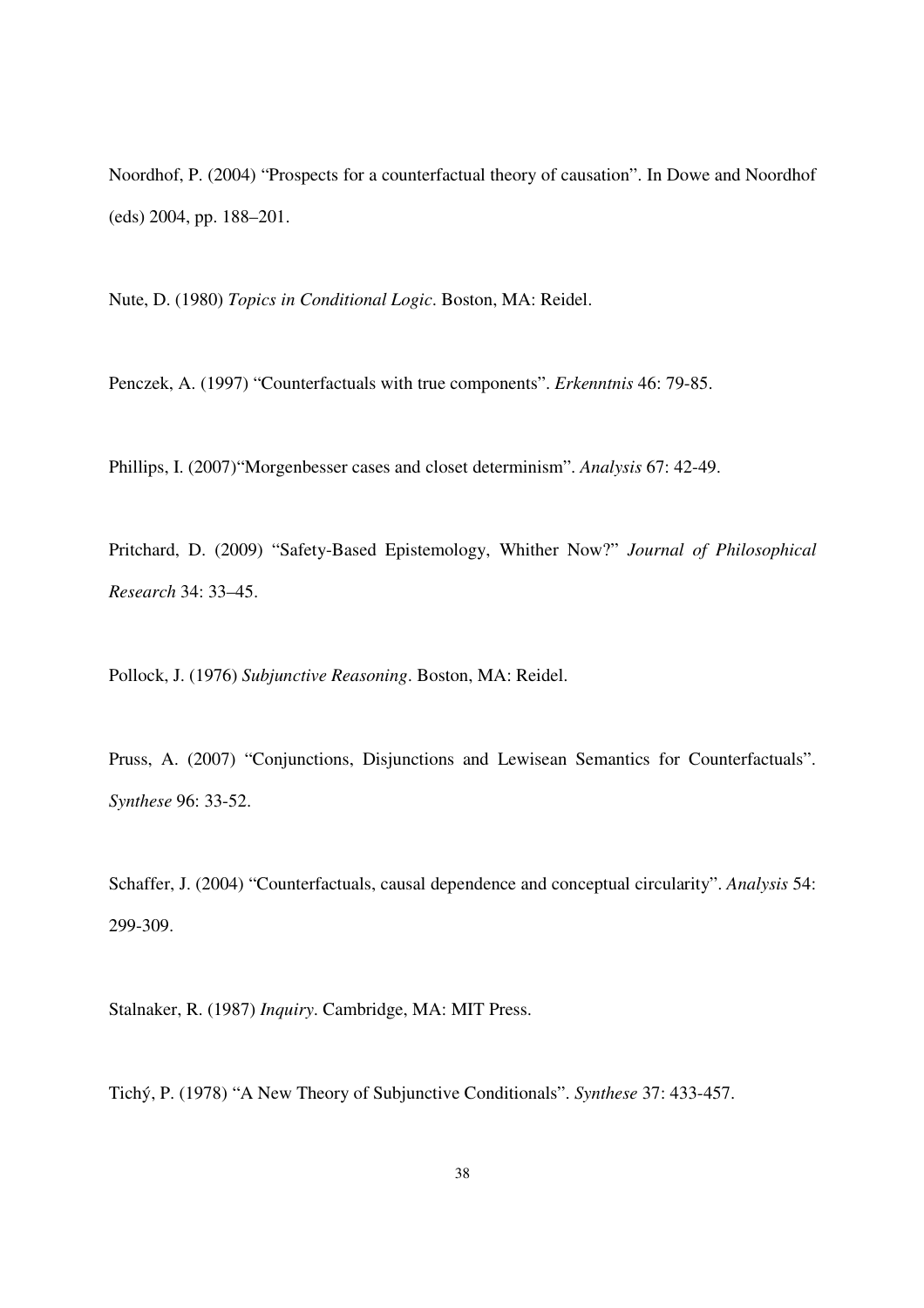Tooley, M. (2002) "Backward causation and the Stalnaker–Lewis approach to counterfactuals". *Analysis* 62: 191–197.

Walters, L. (2009) "Morgenbesser's Coin and Counterfactuals with True Components". *Proceedings of the Aristotelian Society* CIX: 365-379.

Walters, L. (2011) "Reply to Ahmed". *Proceedings of the Aristotelian Society* CXI: 123-133.

Walters, L. (2014a) "Against Hypothetical Syllogism". *Journal of Philosophical Logic* 43: 979- 997.

Walters, L. (2014b) "Conditionals, Modals, and Hypothetical Syllogism". *Thought* 3: 90-97.

Walters, L. and Williams, J.R.G. (2013) "An Argument for Conjunction Conditionalization". *The* 

*Review of Symbolic Logic* 6: 573-588.

-

 $\frac{1}{2}$  Of course, that similarity is here a technical notion may not have been clear at the time Bennett was writing.

<sup>&</sup>lt;sup>ii</sup> To be fair to McGlynn, he seems to have multiple reasons for rejecting Lewis's suggestion since as well as citing Bennett (1974), he also cites McDermott (2007) who rejects Lewis's suggested retreat to Weak Centring for the reason discussed below.

iii Cogburn and Roland (2013: 246) compound the error, claiming that "since by any measure of similarity no world is more similar to the actual world than the actual world itself, it follows that the truth value of a counterfactual conditional with a true antecedent will be the truth value of the conditional's consequent". But this is a non-sequitur: what they have characterised here is Weak Centring, and Conjunction Conditionalization does not follow from that, even given (i).

iv This is the position of Bennett (2003). Bennett provides his own variant of the standard possible world semantics, which I discuss elsewhere (Walters: 2009). See also n15 below.

<sup>&</sup>lt;sup>v</sup> Disjunction\* is equivalent to Disjunction assuming Agglomeration, Weakening the Consequent, that logical equivalents can be substituted in the antecedents of counterfactuals salva veritate, and Reflexivity:  $A > A$  (see appendix). But as we are considering semantic proposals which are logically revisionary we cannot assume the equivalence of Disjunction\* and Disjunction here. The following is a possible worlds countermodel to Disjunction but not Disjunction\*: the closest A-worlds are C-worlds, the closest B-worlds are C-worlds, and the closest  $(A \wedge B)$ -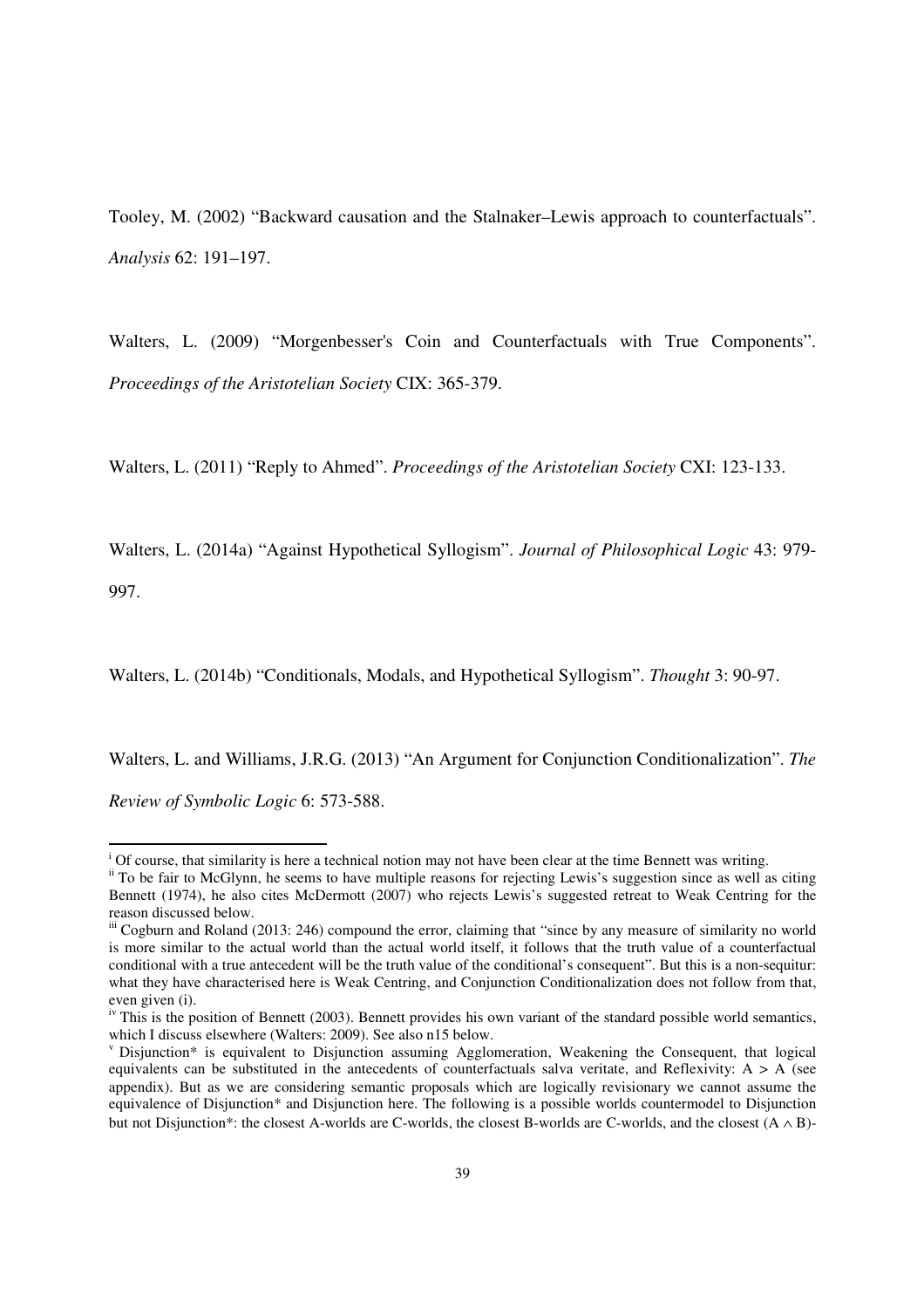worlds are a subset of the closest (A v B)-worlds all of which are ~C-worlds. In the standard semantics the closeness relation is constrained in such a way as to rule out such countermodels (see Constraints 1 and 2).

<u>.</u>

<sup>vii</sup> Assuming a weak background logic of counterfactuals and the principle  $(X \to \perp) \supset \sim X$ .

<sup>viii</sup> Fine (2012) argues that given some plausible non-logical assumptions, one cannot maintain Limited Transitivity,

substitution of logical equivalents in the antecedents of counterfactuals, Disjunction, an infinitary version of Agglomeration, and the fact that counterfactuals whose antecedents entail their consequents are true. One could take Fine's argument as a reductio of Limited Transitivity, but obviously this is not the only option.

<sup>ix</sup> Gundersen (2004: 18) notes this. Cogburn and Roland (2013) explicitly design a semantics for which contraposition fails, and as a result it also invalidates Transitivity. Penczek's (1997) and McGlynn's (2012) semantics agree with Lewis's when the antecedent is false, and thus generate counterexamples to Transitivity when considering conditionals with false antecedents.

<sup>x</sup> It is not universally conceded that such examples show that Transitivity is invalid. I (Walters 2014a) present a different case against Transitivity, as does Mizrahi (2014), but Mizrahi's case is to be rejected (see Walters (2014b)).

 $\frac{x_i}{x_i}$  Bennett (2003) and Fine (2012) now endorse the truth of irrelevant semifactuals and so reject the Connection Hypothesis.

<sup>xii P</sup>enczek's and Bigelow's accounts also face the difficulties for McGlynn's account highlighted below, and for the same type of reason. I'll not pause to demonstrate this fact though.

<sup>xiii</sup> The problem ramifies for Penczek, since the same problem arises when the antecedent and consequent are subcontraries: A  $\rightarrow$  (~A v C) comes out as vacuously true when A  $\land$  C since for Penczek it is true iff (~A  $\land$  ~(~A v  $(C)$ ) > ( $\sim$ A v C). But as the antecedent of this latter conditional is impossible, this Lewisean conditional is vacuously true.

<sup>xiv</sup> McGlynn's semantics also invalidates the widely accepted ((A  $\rightarrow$  B)  $\land$  (B  $\supset$  C))  $\supset$  (A  $\rightarrow$  C), if the accessibility relation is not transitive as the following model shows - W1: (A ∧ B ∧ C); W2: ~A; W3: (A ∧ B ∧ ~C). If W3 is amongst the closest A-worlds to W2 then although  $A \rightarrow B$  is true,  $A \rightarrow C$  is not. And this is consistent with ( $B \supset C$ ) if W3 is inaccessible from W1, which it can be unless the accessibility relation is transitive.

<sup>xv</sup> Bennett (2003: 241), who rejects Conjunction Conditionalization, in effect endorses McGlynn's semantics. Bennett claims that if A and C are both true at w then  $A \rightarrow C$  is true at w just in case it is true at the closest ~Aworlds to w. Bennett also endorses Constraint 5: "Given that w is  $\alpha$ 's closest ~A-world, presumably  $\alpha$  is w's closest A-world". But as we have just shown, with Constraint 5 in place McGlynn's semantics validates Conjunction Conditionalization. In Bennett's terms, if w is the closest  $\sim$ A-world to  $\alpha$ , then A  $\rightarrow$  C is true at w, since the closest A-world to w is  $\alpha$  which is an (A∧C)-world. Given that A  $\rightarrow$  C is true at w, the closest ~A-world to  $\alpha$ , it is also true at α. Generalizing, we have the validity of Conjunction Conditionalization. Thanks here to Charlie Temperley for reminding me of Bennett's discussion.

xvi McGlynn (2012: 284) and Gundersen (2004:11) also partly motivate their accounts in terms of the role counterfactuals are given in epistemology.

xvii Vacuous truth is not relevant to my discussion of Cogburn and Roland.

xviii Why do I not consider such context-sensitive strict conditional accounts of counterfactuals even though they invalidate Conjunction Conditionalization? First, these accounts do not invalidate VW and so an extended discussion of them would be out of place here. Second, although such accounts invalidate Conjunction Conditionalization, they still license instances which are problematic by the lights of those who argue against Conjunction Conditionalization. For instance, in a context in which no other counterfactuals have been asserted, von Fintel's account makes any counterfactual with true components true. Finally, I have argued against such accounts on independent grounds elsewhere (Walters: 2014a).

xix The final version of safe belief that Cogburn and Roland (2013: 260) adopt naturally suggests this semantics, although they don't propose it themselves.

<sup>xx</sup> The following criticisms all apply to the original proposal too.

<sup>xxi</sup> Although Gundersen puts things in terms of normal worlds, his semantics need not appeal to possible worlds at all as (16) and (17) do all the work.

<sup>xxii</sup> One might worry about Gundersen's proposal to distinguish between these conditionals on the following grounds. First, why group true-true counterfactuals with false-false counterfactuals in stating a connection, rather than with semifactuals in denying the opposite connection? Second, whilst people have thought that the truth of the

<sup>&</sup>lt;sup>vi</sup> I lack the space to discuss them here, although see Walters (2011) for a reply to Ahmed.